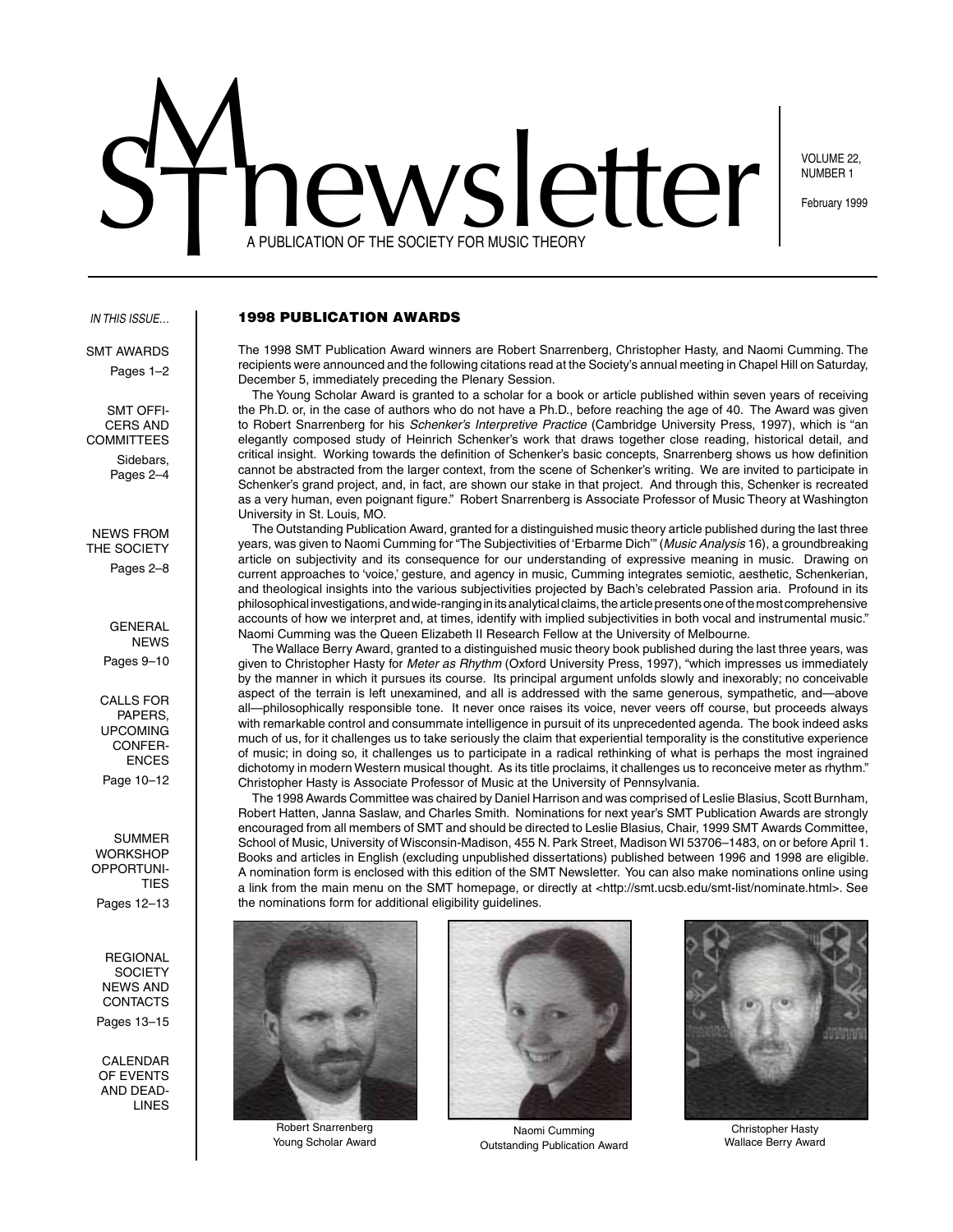## SOCIETY FOR MUSIC THEORY 1999 Executive Board

Janet Schmalfeldt *President,* 1999 Tufts University (781) 641-3317 <jschmalf@tufts.edu> [note new address]

Thomas Christensen *Vice President,* 1999 *President-elect*, 1999 University of Chicago <Thomas-Christensen@uiowa.edu>

Benito Rivera *Secretary,* 2000 School of Music Indiana University

Bloomington, IN 47405 <rivera@indiana.edu>

Candace Brower *Treasurer,* 2002 School of Music Northwestern University 711 Elgin Road Evanston, IL 60208 (847) 467-1680 <c-brower@nwu.edu>

Richard Cohn, 1999 University of Chicago

Robert Hatten, 1999 Pennsylvania State University

Ann K. McNamee, 2000 Swarthmore College

Andrew Mead, 2000 University of Michigan

Maureen Carr, 2001 Pennsylvania State University

Roger Graybill, 2001 University of Texas at Austin

The Society for Music Theory publishes the SMT Newsletter in mid-February and August, with respective submission deadlines of December 1 and June 1.

Send materials at any time to: Mary I. Arlin, Editor, SMT Newsletter School of Music Ithaca College Ithaca, NY 14850-7240 fax: (607) 274-1727 <arlin@ithaca.edu>

## SMT Publication Subvention Grants: 1998 Awards

The first awards of the newly-created SMT Publication Subvention Grants were announced at the Chapel Hill meeting by the Vice President of the Society, Thomas Christensen. The awards committee (consisting of Thomas Christensen, chair, along with Lori Burns and John Roeder of the Publications Committee) were delighted to recommend the following three publication projects in the field of music theory as deserving of support: 1) Arved Ashby, Editor: *Listening to Modernism: Re-Evaluating Contemporary Music at the Millennium* (under contract with Garland Press); \$500 to help defray copyright and production costs; 2) Steven Block, *The Improvisor's Art: Free Jazz* (under contract with Scarecrow Press); \$500 to help defray copyright payments; and 3) Paul Murphy, *An Annotated Bitextual Edition of José de Torres's Treatise "General Rules of Accompanying the Organ, Harpsichord, and Harp* (under contract with Indiana Press). \$350 to help in final production costs.

Members of the Society are reminded that the next round of applications is due March 15, 1999. Further information on the Publication Subventions Grant may be found elsewhere in this newsletter, as well as on the SMT web page.

# NEWS FROM THE SOCIETY

## From the President

For some of us, to be basking in 70-degree weather during the first week of December gave an unusual enchantment to the events of the 1998 SMT conference in Chapel Hill. Given that December is more typically the month for turning up the heat, pressing to the end of courses, and giving final exams, it may be a relief to know that our annual meeting returns to its usual month of November next year and beyond. But attendance in Chapel Hill was all the more impressive in light of our late date; and countless individuals with whom I spoke—in the hallways, between sessions, at meetings, on the flight home—remarked that this year's conference seemed to sparkle with congeniality, new energy, and an overflowing abundance of fine presentations.

 Chapel Hill will be particularly remembered as the place where my call last February for the formation of a new Theory Pedagogy Group came to its first fruition. Not only was there a splendid turnout for that group's organizational meeting, there was also a strong show of support for the formation of a new Popular Music Group and a Gay & Lesbian Group. This was the conference at which our Committees on Professional Development and on Diversity proved that they are capable of outdoing themselves from one year to the next in presenting first-rate special sessions. This conference hosted a wonderfully provocative Theory and Philosophy session (subscribers to the smt-list are still buzzing about its topic—philosopher Jerrold Levinson's work); and it provided a really fascinating opportunity to meet the son of Heinrich Schenker's colleague, Reinhard Oppel. No one who was there will forget Chapel Hill as the site of a Saturday-afternoon Plenary Session that ended with fireworks (talk about heat!). Nor will they forget that Ursula Mamlok—one of the five "birthday" composers whose music the session addressed—bestowed upon us the extraordinary honor of her presence. Finally, here was a conference for which a genuine effort was made to bring the performance of music into dialogue with analytic and historical research. For example, the special session on Schenker and Oppel featured first-class performances of Oppel's music by Timothy Jackson's guests—soprano Kecia Ashford and violinist/pianist Rose Marie Chisholm; and the centerpiece of the weekend as a whole was the superb Saturday evening concert of music by Mamlok, Carter, Druckman, Rzewski, and Tower, with breathtaking performances by members of the renowned new-music ensemble, Speculum Musicae.

All members of the 1998 Program Committee worked long and hard to ensure that Chapel Hill would be a new milestone for our society; but our Program chair, Severine Neff, our Local Arrangements chair, Thomas Warburton, and their colleague John Covach especially deserve a huge round of applause for their outstanding contributions. We are indebted as well to their institution; without financial support from Professor John Nádas, chair of the Music Department, the William S. Newman Artist Series, and the Office of the Dean of Arts and Sciences at the University of North Carolina, we surely would not have been able to bring Speculum Musicae to Chapel Hill.

 Consider the roster of special guests at our conference: along with Ursula Mamlok, the Reverend Kurt Oppel, Speculum Musicae, and Jerrold Levinson himself, there were composer/pianist Amy Rubin, West-African music specialist John K. Galm, and Ghanaian composer Akin Euba, whose performances in the Diversity Committee's session were fabulous. We also welcomed five young recipients of SMT's new travel grants for minority theorists. Altogether, these many new faces suggest, as do our interest groups, that we really have made recent progress towards greater inclusiveness with respect to our range of interests, values, and concerns. In this domain our Society owes an enormous debt to Kristin Wendland, who joined the Committee on Diversity at its inception in 1996, who served as its chair for two years, and who has now agreed to remain a member while helping our new chair, Yayoi Uno, gain her bearings; under Kristin's leadership, the Diversity Committee has soared into orbit, and we can trust that it will continue to help us reach outwards. Our 1999 Program Committee for Atlanta will have a hard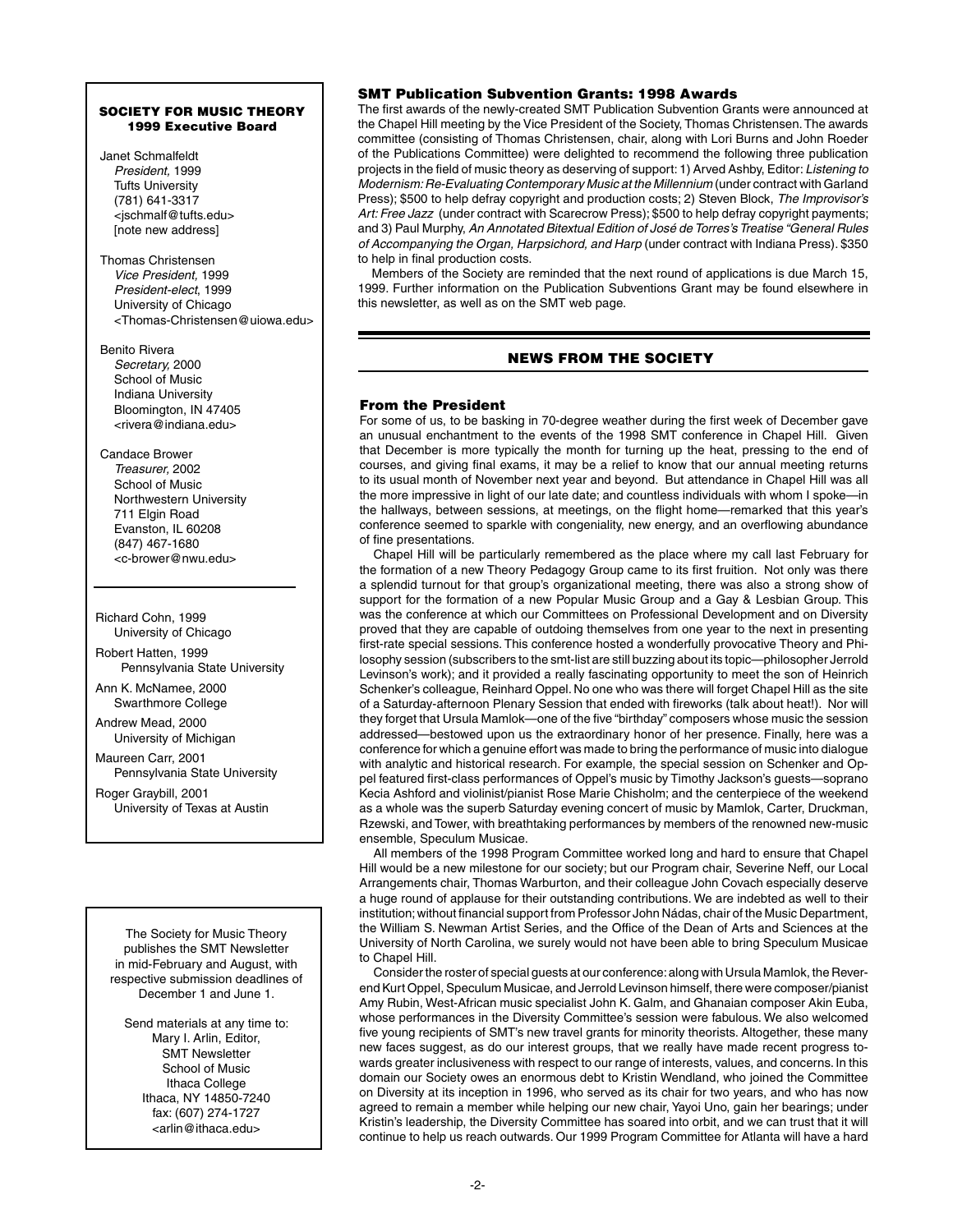#### *From the president, cont...*

act to follow; but it, too, promises to help us expand our horizons. Rick Cohn has already long been working with his committee and his co-chair Brian Alegant, in an effort to create a special international symposium featuring speakers from Africa, South America, and different regions of Europe.

 Whether or not your current and past Presidents can dare to hope that their commitment to greater diversity will continue to garner such remarkable support, there is no question that our society in general is thriving in all kinds of ways, both material and spiritual. Needless to say, this wouldn't be the case were it not for the dedication and hard work—all purely volunteer—of the nearly one hundred individuals who serve each year as officers, chairs, and committee members. Having expressed many thank-yous at our business meeting in Chapel Hill, let me voice these again here, first of all to those whose terms of service were completed in December: to our uncommonly capable Treasurer, Cynthia Folio, who has kept our accounts flowing smoothly and accurately for four years; to our two retiring Members-At-Large of the Executive Board, Matthew Brown and Cristle Collins Judd, with special gratitude to Cristle for her unflagging shrewdness on so many matters; to Allen Cadwallader and Steve Larson, who retire from the *Spectrum* Editorial Board, and to Martha Hyde, whose work on both the board and the Publications Committee has been greatly appreciated; to Claire Boge and Jane Clendinning, who, after having completed their respective roles as SMT Newsletter Editor and Nominating Committee chair, now join the Committee on Professional Development, thus maintaining their unbroken record of service; to Justin London, for his fine contributions to the *MTO* Editorial Board; to Dan Harrison, our superb 1998 Awards Committee chair, who, along with retiring committee members Scott Burnham and Charles Smith, may well bask this summer in having regained the freedom to explore readings outside our field; to Mary Wennerstrom, for her extremely fine work as chair of the Committee on Professional Development; to Helen Brown, who relinquishes the chair of the Committee on the Status of Women, but who has graciously agreed to serve on the committee for one more year, as "past-chair"; and to Thomas Christensen, our current Vice President, who completed his role as *Spectrum* Reviews Editor just in time to direct his unbounded energies towards our new publications subvention fund and gear up for the role of the Presidency in 1999.

The word thank-you doesn't even begin to cover what we all owe to Lee Rothfarb: having largely created *Music Theory Online* back in 1993, he has been supervising it as General Editor ever since. Nor are there any words quite adequate for thanking John Roeder: as chair of the Publications Committee since 1996, John played an essential role that year in negotiating our *Spectrum* contract with the University of California Press; and he has steered us through some unexpectedly troubled waters in our passage towards establishing enhanced, reliable membership services through the Press. As our new Publications Committee chair, Jonathan Bernard has all too quickly found himself flooded with requests from the President for his help and expertise. I am so very grateful to Jonathan for having agreed to assume this tremendously demanding position; and I ask that we offer him and our new *MTO* Editor, Eric Isaacson, our utmost appreciation and support.

 Let us welcome the following into their new roles within the society, and thank them for their willingness to serve: Candace Brower, our newly elected Treasurer; Maureen Carr and Roger Graybill, elected to the Executive Board; John Snyder, our 1999 Nominating Committee chair; Leslie Blasius, chair of the 1999 Awards Committee; Walter Everett, Dave Headlam, and Christopher Hasty, who join the *Spectrum* board; Severine Neff, who becomes our new *Spectrum* Reviews Editor; Patricia Hall, who will serve on the Publications Committee as a *Spectrum* representative; Elizabeth West Marvin and Elizabeth Sayrs, our new chairs of the Committee on Professional Development and the Committee on the Status on Women; and Mary Arlin, who, with this very issue, makes her debut as SMT Newsletter Editor. Heartfelt thanks go to Richard Kurth, who has agreed to accept a renewal of his three-year term on the *Spectrum* board, and to Aleck Brinkman, who has volunteered to continue indefinitely in the arduous role of Networking Committee chair. Finally, readers will discover among the new members of our 1999 committees two past *Spectrum* Editors and two Past Presidents. To see his name on an SMT committee list again will surely be the fate of our most recent Past President, the redoubtable Joseph Straus; as David Lewin has recently put it to me, Joe now becomes Past-Perfect.

## Actions of the Executive Board

Since the publication of the August 1998 Newsletter, The Executive Board has approved the following motions:

- 1) Applications for publication subventions will be evaluated by a subcommittee of five, consisting of the following members of the Executive Board and the Publications Committee: the SMT Vice President and the Publications Committee Chair, as co-chairs; the two At-Large Members of the Publications Committee, and one additional member of the Executive Board.
- 2) The Board approves an ongoing yearly contribution of \$1000 to RILM, with the option of reviewing the situation in the year 2000.
- 3) The winners of publication subventions will have a twelve-month limit for submitting expense receipts to the SMT Treasurer.
- 4) The Board allocates \$2000 for publication subventions during fiscal year 1999.

#### SOCIETY FOR MUSIC THEORY 1999 Committees

#### Awards Committee

Leslie Blasius, chair Joel Galand Robert Hatten Lewis Rowell Janna Saslaw Peter Schubert

## Publications Committee

Jonathan Bernard, chair Mary I. Arlin Lori Burns Marion Guck Patricia Hall Eric Isaacson Philip Lambert Charles Smith

#### Committee on the Status of Women

Elizabeth Sayrs, chair Helen Brown Steven Bruns David Loberg Code Joseph Dubiel Gretchen Horlacher Marianne Kielian-Gilbert Fred Everett Maus Elizabeth Paley

#### Committee on Diversity

Yayoi Uno, chair David Lewin JoAnn Hwee Been Koh Steven Nuss Martin Scherzinger Joel Larue Smith Kristin Taavola Kristin Wendland

## Networking Operations

Aleck Brinkman, chair Philip Baczewski Jane Clendinning David Loberg Code Ichiro Fujinaga Dave Headlam Robert Kosovsky Jocelyn Neal Jay Rahn Lee Rothfarb John Schaffer

## Committee on

#### Professional Development Elizabeth West Marvin, chair David Carson Berry Claire Boge Jack Boss Jane Clendinning Michael Klein Patrick McCreless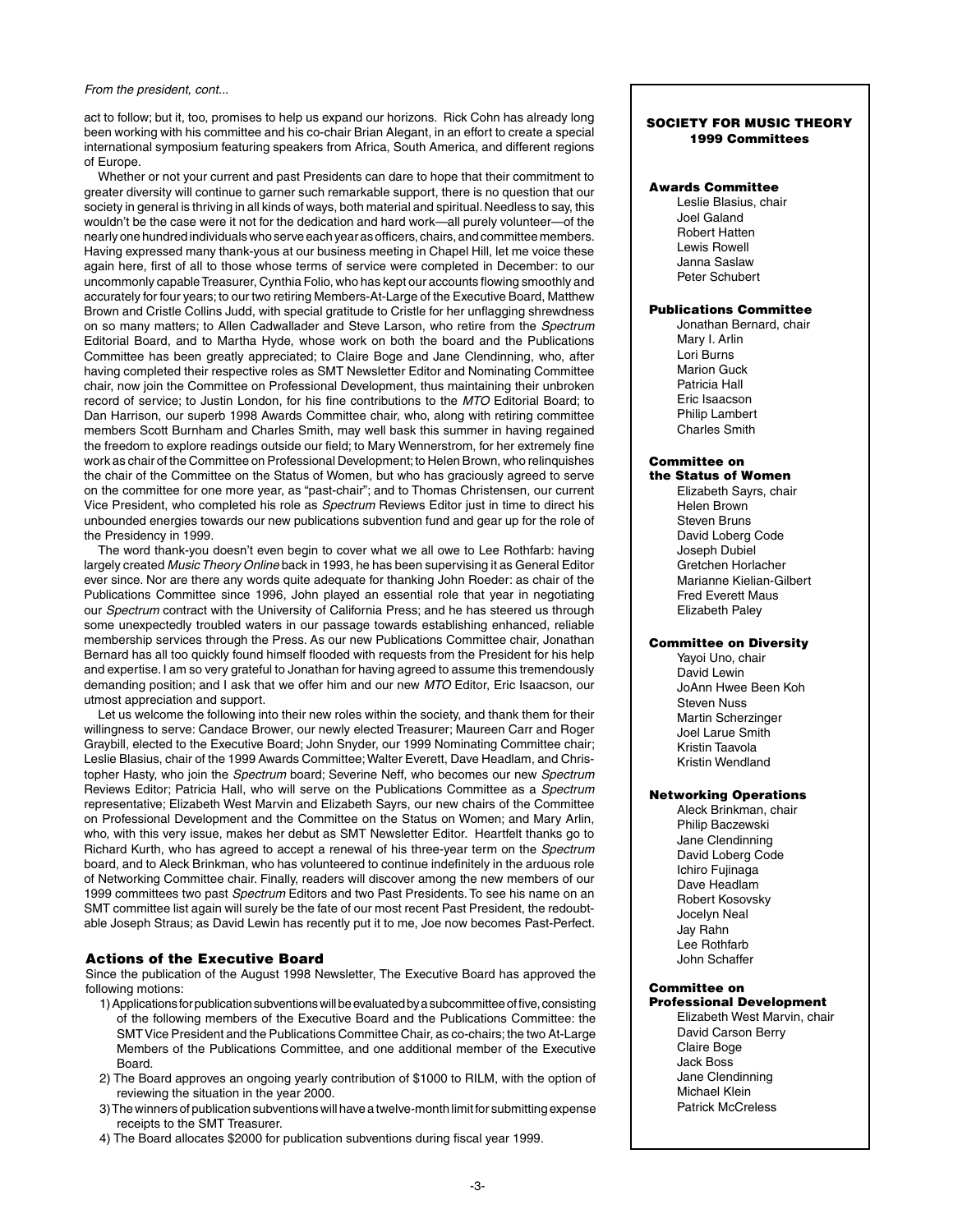#### SOCIETY FOR MUSIC THEORY 1999 Committees, continued

#### 1999 Nominating Committee

John Snyder, chair Richard Hermann Judy Lochhead

## 1999 Program Committee

Brian Alegant & Richard Cohn, co-chairs Lori Burns David Cohen David Huron Jay Rahn Janet Schmalfeldt, *ex officio*

#### 1999 Local Arrangements

John Nelson, chair <musjcn@panther.gsu.edu> Ronald Squibbs Susan Tepping Kristen Wendland

#### Archivist

Stephen Soderberg <ssod@loc.gov>

#### Legal Advisor

Wayne Alpern <wayneal@aol.com>

#### Editors

Philip Lambert, Editor,  *Music Theory Spectrum* Severine Neff, Reviews Editor,  *Music Theory Spectrum* Eric Isaacson, General Editor,  *Music Theory Online* Robert Gjerdingen, Reviews Editor,  *Music Theory Online* Mary I. Arlin, Editor, SMT Newsletter

# Spectrum Editorial Board

Scott Burnham Stephen Dembski Walter Everett Patricia Hall Christopher Hasty Dave Headlam Cristle Collins Judd Richard Kurth Robert Morgan David Neumeyer Charles Smith Robert Snarrenberg

#### Music Theory Online Co-Editorial Board

Henry Klumpenhouwer Catherine Nolan Lawrence Zbikowski

*Board actions cont. . .*

- 5) The Board elects Eric Isaacson as the new Editor of MTO.
- 6) The Board allocates \$2600 to *MTO* for fiscal year 1999. The Board will make an annual financial commitment to *MTO*; the amount will be subject to annual review.
- 7) The Board allocates \$200 to the online Newsletter to implement the transmission from print version to web version.
- 8) The Board allocates \$500 for maintenance of the Boethius server during fiscal year 1999. The Board will make an annual financial commitment to the upkeep of Boethius; the amount will be subject to annual review.
- 9) The title of the Young Scholar Award will be changed to the Emerging Scholar Award. Those eligible for the award will be authors of books or articles published within five years of their receiving the Ph.D. or, in the case of authors who do not have a Ph.D., before they reach the age of forty. [Rationale: this award recognizes the work of scholars in the early stages of their careers. Eligibility now extends to: (1) scholars who have received their Ph.D. in the past five years; (2) graduate students in Ph.D. programs; (3) scholars who have never received a Ph.D., are not in the process of acquiring one, and are under the age of forty.]
- 10) The Board accepts the Awards Committee's recommendations for the 1998 Publication Award recipients.
- 11) The Board allocates \$2000 next year to assist minority students and faculty with expenses related to attending the SMT meeting. The grants may amount to \$500 for each individual.
- 12) The Board votes to present an honorarium of \$400 to Ursula Mamlok in gratitude for her attendance at our meeting in Chapel Hill.

—Benito Rivera, SMT Secretary

## From the Vice President and Liaison to Regional Societies

I had the pleasure this past year of organizing and supervising the first round of publication subvention grants that were approved by the Executive Board of the Society last year. Despite a few glitches, we received a number of worthy applications from members of the Society. After much deliberation, the awards committee (myself and two members of the Publications Committee: Lori Burns and John Roeder) were able to select three applications as being particularly meritorious (and about which you can read elsewhere in this newsletter). The next deadline for applications is March 15, 1999. I'd like to encourage all members of the Society who are facing expenses related to the setting of musical examples or the payment of expensive copyright fees in their publications to apply for subvention help. While we unfortunately do not have the resources to fund all requests, nor to fund in all cases the full amounts requested, we hope that the support we can give (up to \$1000 in special cases) will nonetheless be of significant help, and perhaps also aid for authors in seeking out matching funds. If anyone has questions about these grants, I will be happy to try to answer them.

The regional societies seem to be flourishing. At our annual breakfast meeting in Chapel Hill, I was able to talk with representatives of most of the societies. It is particularly encouraging—and no doubt a sign of the times—that virtually every regional society now has its own web page. This spring will bring the usual round of regional conferences, and I hope all members of the national society will make an effort to attend at least one of these exciting regional meetings. Also I'd ask you to encourage your students and colleagues who are not involved in SMT to attend these regional meetings. These are often the perfect introduction to those who might be attracted to the scholarly side of music theory, but who would possibly find the thought of attending a national meeting to be intimidating. The regional societies are truly the "feeder" of the national society, and many of the best papers at our national conferences were first tested at regional meetings.

 Finally, I must say how much I am looking forward to assuming the presidency of SMT this fall. Having worked this past year and a half as Vice President, I know I will be taking over an organization in excellent shape! Janet Schmalfeldt has worked energetically and effectively as our leader, guiding us over some uncharted waters with great skill, and handling those occasional bumps in the road (if I may mix my metaphors) with tact and aplomb. I'm excited by the vitality and diversity I see in the Society, and have never been more optimistic about the future of our profession as we head into the millennium. And as always, I'm happy to hear from any member with questions or concerns.

## Report from the Committee on Professional Development

The Committee on Professional Development expanded its membership from six to seven people for the 1998 year; the committee included Mary Wennerstrom (chair), Jonathan Bernard, David Carson Berry, Jack Boss, Michael Klein, Elizabeth Marvin, and Miguel Roig-Francoli. For 1999 Elizabeth Marvin will be chair; Jonathan Bernard, Miguel Roig-Francoli, and Mary Wennerstrom will leave the committee. During the year the committee formulated a proposal for a special session at the 1998 SMT conference in Chapel Hill. Continuing the theme of the special sessions of the committee at the 1996 and 1997 conventions of exploring different aspects of the music theory profession, the 1998 session was on "Journal Publication in the Field of Music Theory." This session, which was extremely well attended, included presentations from Marianne Kielian-Gilbert, Philip Lambert, Jocelyn Neal, Miguel Roig-Francolí, and Lee Rothfarb, representing the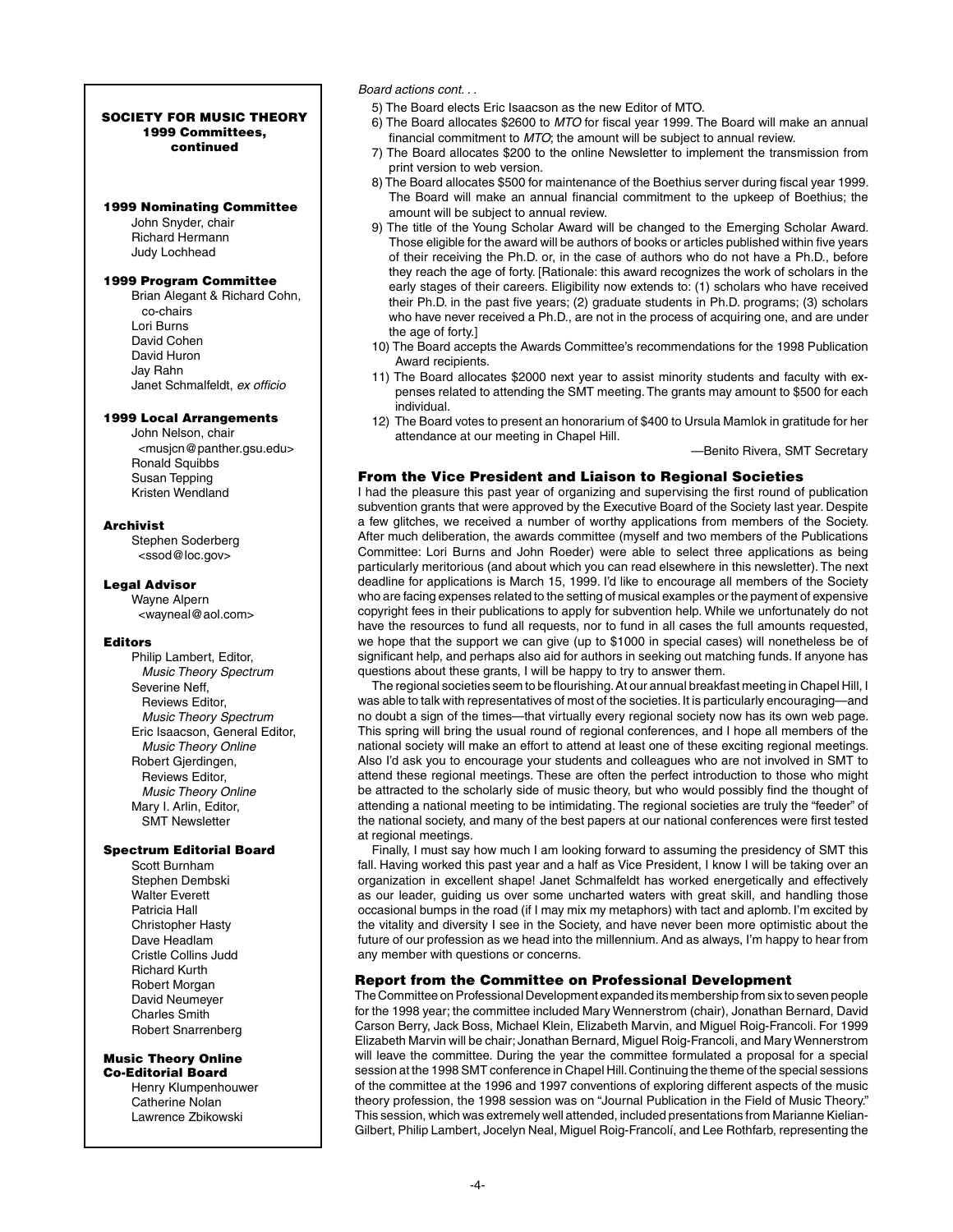author's point of view and comments from the editors of the journals *Music Theory Spectrum, Music Theory Online, Intégral,* and *Perspectives of New Music*. Mary Wennerstrom was the chair of the panel. The participants offered concrete suggestions for preparing and submitting articles for publication. The discussion afterwards raised many unanswered questions about publication procedures, including the role of reviewers and the speed of response to the authors. Because of limited time, discussion was cut short, but the committee hopes to engage some of these publication issues in the future, either at special sessions or via online exchanges. The committee also hopes to follow through on the suggestion to provide an annotated guide to journals appropriate for publication of articles about music theory. (See comments below on the new committee homepage).

 For the future, the committee is preparing a proposal for next year's convention on issues relating to tenure. We are also looking ahead to the year 2000 and a possible joint session with appropriate groups both within SMT and in other organizations. We are also hoping to continue our discussions with other SMT committees about ways in which we can cooperate on certain projects. Please let us know your suggestions. Contact Elizabeth Marvin, chair, SMT Committee on Professional Development, Eastman School of Music, 26 Gibbs Street, Rochester, NY 14604; <betsy@theory.esm.rochester.edu>.

#### Grants and Fellowship Information Online

The Committee on Professional Development is maintaining the grants and fellowships listing, thanks to Jack Boss and Jim Caldwell of the University of Oregon. The address is: <http://music1.oregon.edu/grants/grantsindex.html>; the listing can also be accessed through a link called "Summary of Grants" on the SMT homepage. We will be checking this year to see how much this listing is used, to determine if we should continue to maintain this information. Comments and suggestions should be sent to Jack Boss, School of Music, 1225 University of Oregon, Eugene, OR 97403-1225; (541) 346-5654; <jfboss@oregon.uoregon.edu>.

 We are also starting a committee homepage, thanks to David Carson Berry at Yale University. There will be a link from the SMT homepage. An additional address is: <http://pantheon.yale .edu/~dcb37/smt-pdc.html>. This committee page will include information from panels presented at the national meetings, including the panels on job searches, presenting papers to professional meetings, and journal publication. It will also have an annotated guide to journals appropriate for publication of music theory articles, and hopefully links to those journals' homepages.

#### SMT Publication Subvention Grants

Publication subventions are available from the Society and will be awarded on a competitive basis to any member in good standing. Awards are intended to reimburse authors for out-ofpocket expenses associated with the preparation and publishing of articles or books in the field of music theory that have been accepted for publication. Among the possible expenses to which the fund may be applied are the copying and setting of musical examples, the payment of copyright or permission fees, the production of unusually complex graphic and illustrative material, and the development of any relevant computer software, audio material, or other multi-media components essential to the text's production. Funds are not intended to support costs associated with research, travel, or editing. Authors will be expected to submit receipts to the treasurer of the Society documenting all covered expenses within twelve months of the date of the award. Grants awarded may be up to \$1000.

Interested applications should prepare:

- 1. A short abstract (approx. 1000 words) describing the work to be published and its contribu tion to the field of music theory.
- 2. A copy of the article in question, or in the case of a book, one or two representative chapters.
- 3. A letter from the publisher or journal editor indicating acceptance of the publication. 4. A detailed explanation of the expenses to which the grant would be applied. Where pos-

sible, documentation itemizing these expenses should be included. Applicants may request funding up to \$1000, although given the limited funds available and the desire to support as many deserving requests as possible, most grants will probably be made at significantly lower amounts. Applicants are particularly encouraged to seek out matching funding from their home institutions.

Grants will be evaluated on a bi-annual basis beginning on March 15 and October 15 of each year. The evaluating subcommittee will be co-chaired by the SMT Vice-President and the chair of the Publications Committee. Additional members will be made up of the two At-Large Members of the Publications Committee and one additional member from the Executive Board of the Society to be appointed by the President. Decisions will be announced within three weeks of the submission deadline. Applications (five copies) for next review, to begin March 15, 1999, should be sent to Professor Thomas Christensen, Department of Music, University of Chicago, 5845 S. Ellis Ave., Chicago IL 60637-1404.

Any questions may be directed to the Vice-President at the addresses given above, or by e-mail <ThomasChristensen@uiowa.edu>.

#### Report of the Publications Committee

At its annual meeting in Chapel Hill, and in online discussions throughout the year, the Publications Committee has supported and directed the various Society publications. The following brief summary is intended to highlight some of the accomplishments of the dedicated editors of these publications in this past year.

#### Online Newsletter

The SMT Newsletter is now available online. Archive editions begin with Volume 19 (1996). Follow the Newsletter link on the SMT homepage (see p.12 for the URL address).

#### Society for Music Theory Abbreviated Statement of Revenues, Expenses, and Changes in Fund Balance 10/29/97–11/30/98

#### Revenues:

| Warehouse                         |                        |
|-----------------------------------|------------------------|
| (back issue) sale                 | \$6,167.00             |
| Contributions                     | 125.00                 |
| Interest income                   | 2,360.72               |
| Proceeds - SMT                    |                        |
| Conference 1995                   | 1,035.85               |
| Proceeds - SMT                    |                        |
| Conference 1996                   | 1,276.23               |
| Proceeds - SMT                    |                        |
| Conference 1997                   | 9,398.36               |
| UCal press income*                | 5,433.20               |
| Credit card and bank              |                        |
| charges                           | $[-177.24]$            |
| 25,619.12                         |                        |
| <b>Expenses:</b>                  |                        |
| Newsletter                        | 5,073.25               |
| Secretary                         | 832.20                 |
| Treasurer's Office                | 1,664.57               |
| Committees                        | 5,353.03               |
| <b>RILM</b> contribution          | 500.00                 |
| Miscellaneous                     |                        |
| expenses                          | 2,309.78               |
|                                   | \$15,732.83            |
|                                   |                        |
| <b>Summary:</b>                   |                        |
| <b>Total Receipts</b>             | \$25,619.12            |
| <b>Total Expenditures</b>         | 15,732.83              |
| Receipts minus                    |                        |
| Expenditures                      | \$9,886.29             |
|                                   |                        |
|                                   |                        |
| *U Cal transactions:              |                        |
| <b>Total Income</b>               | \$55,389               |
| <b>Cost of Sales</b><br>Press Fee | $[-32, 955]$           |
| <b>Balance to SMT</b>             | $[-17,000]$<br>\$5,434 |
|                                   |                        |

## TOTAL ASSETS

#### \$68,193.89

The full fiscal report for the Society, 1997–98, is available from Cynthia Folio and was distributed at the business meeting in Chapel Hill.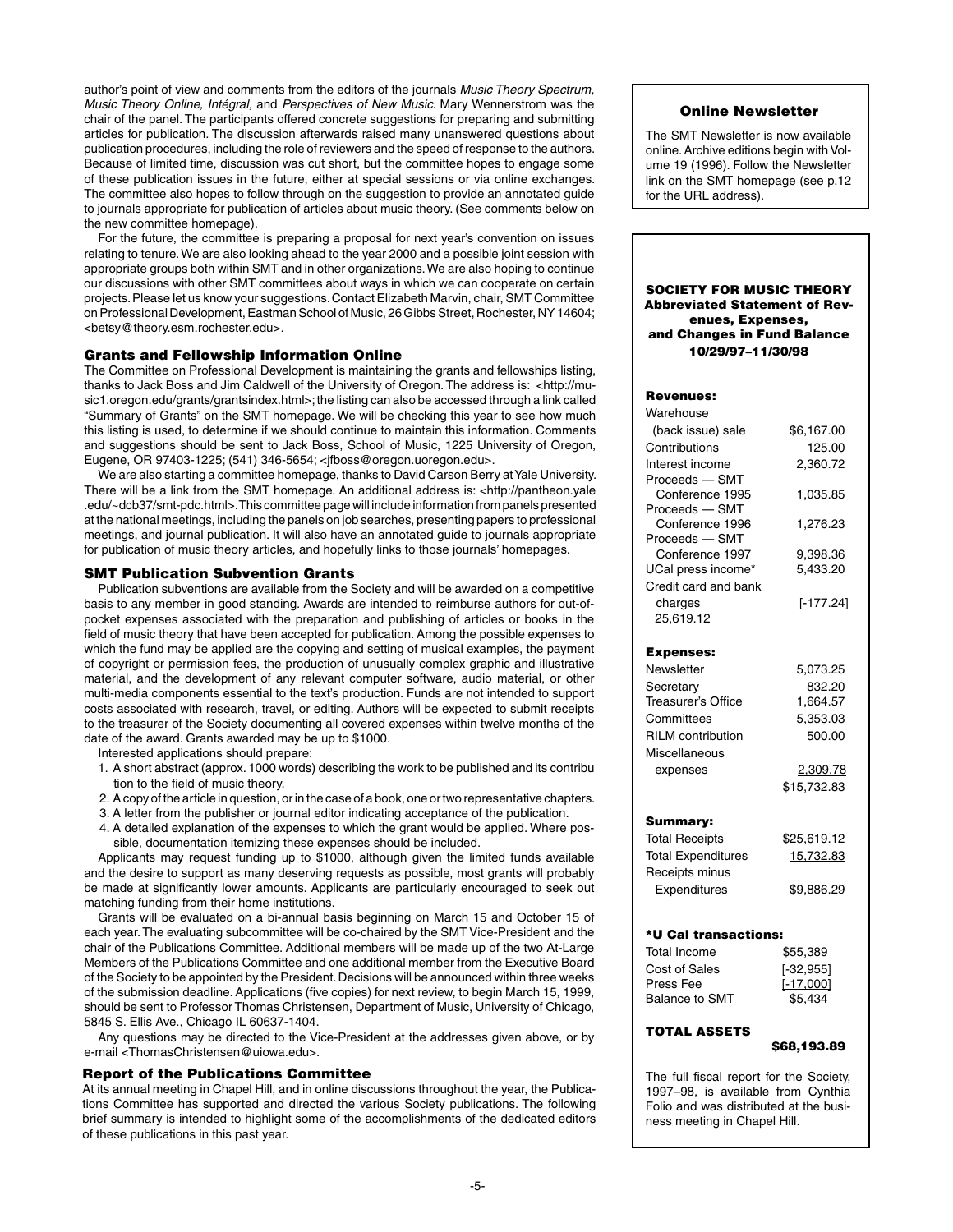#### *Publications Committee*, cont. . .

## SMT Membership Reminder: It's Time to Renew

SMT members whose membership is not current still receive the February issue of the SMT Newsletter. To receive future mailings, including *Spectrum* and the August Newsletter (containing conference information), make sure to renew your membership now. SMT dues are payable by VISA or MasterCard, as well as by personal check or money order in U.S. funds. Send membership renewals to *Music Theory Spectrum*, University of California Press, Journals Division, 2120 Berkeley Way, #5812, Berkeley, CA 94720-5812.

 You may also renew your membership electronically through the "membership" section of the SMT homepage; <http://smt.ucsb.edu/ smt-list/smthome.html> or directly at <http:/smt.ucsb.edu/smt-list/homepage/joining-smt.html>.

Through your membership dues you help support the numerous free services offered by SMT—including networking services—as well as gain the opportunity to contribute to the Society's profile through committee participation. A complete listing of membership benefits may be found on the SMT website.

## Reminder

*The University of California Press handles SMT's membership list. You should have received a reminder from the UCPress in December to renew your subscription to* Music Theory Spectrum. *When you renew your subscription, you are renewing your membership in SMT automatically.*

## Moving?

To ensure that you receive both your *Music Theory Spectrum* and the SMT Newsletter in a timely fashion, please notify the University of California Press of your change of address. You may update your mailing address electronically either on the SMT homepage <http:// smt.ucsb.edu/smtlist/homepage/membership.html> or on the homepage for subscribers of University of California Press journals <http://www.ucpress. edu/journals/subinfo.html>.

*Music Theory Spectrum*, the Society's print journal, maintains its excellent standards under the editorship of Philip Lambert. 10 papers were accepted out of 43 submissions. As always, the Editorial Board welcomes submissions on all topics related to music theory, especially from scholars who presented papers at the Chapel Hill conference. Readers may notice a slight alteration in the appearance of the journal, as it is now produced on an environmentally more friendly, totally chlorine–free paper. In another development, Severine Neff will begin her three–year term as reviews editor with the next issue, taking over from Thomas Christensen. Along with these changes, the Publications Committee considered policies about the length of reviews, and discussed ways of involving the Editorial Board in policy decisions.

*Music Theory Online.* The Society's electronic journal, *Music Theory Online*, published 16 essays, 6 reviews, and 3 international reports in 1998. Many of the articles included substantial multimedia content; however, plain-text versions of articles will continue to be available as much as possible. Some new features of *MTO* were proposed and approved by the Committee, including a section devoted to summaries or abstracts of new publications in music theory. *MTO* is also the ideal venue for "critical fora," in which scholars can communicate, discuss, and critique topics of current interest. The Society owes a great debt to Lee Rothfarb, the founding editor, who has made *MTO* into a leading electronic journal. With the approval of the Publications Committee and the Executive Board, Lee is placing the editorship into the capable hands of Eric Isaacson, of Indiana University.

SMT Newsletter. The Society Newsletter also has a new editor, Mary Arlin, who takes over from Claire Boge. Claire's six-year tenure has been marked by extraordinary dedication and imagination, and we are most grateful for her service. We urge Society members to support Professor Arlin in her efforts to keep us abreast of developments in our field; please send her announcements of conferences and any news of general interest.

SMT Bibliographic Database. The Committee would like to see the SMT Bibliographic Database renewed and continued. Although other on-line databases fulfill some of the same functions, we feel that under the proper guidance our database could be developed to index analyses and theoretical topics in a unique way. I urge any members who have bibliographic interest, enthusiasm, and skill to submit their names to the committee for consideration.

As I conclude my term as chair, I would like to express my appreciation and admiration of the fine Committee members who have served with me over the past three years. I am pleased that Jonathan Bernard, a past editor of *Music Theory Spectrum* and a noted scholar with broad publishing experience, has consented to serve as the next chair. I feel confident that under his leadership the Society's publications will continue to thrive.

— John Roeder

#### From the Committee on the Status of Women

CSW presented "A Birthday Celebration for Joan Tower" at SMT 1998. The celebration featured a performance, discussion, and analysis of her work for piano and cello *Très Lent,* which is her homage to Olivier Messiaen and particularly his *Quartet for the End of Time.* Brent Wissick (cellist) and Barbara Rowan (pianist), both of the University of North Carolina at Chapel Hill faculty, provided a stunning performance of *Très Lent* and stayed to discuss performance and analytic aspects of the work.

The CSW session in the planning stages for SMT 1999 is entitled "Expanding the Theory Curriculum: 'Add Women and Stir'?" SMT members with ideas to contribute may write to Chair Elizabeth Sayrs at <esayrs68@gte.net>. The Committee is also working on a joint session with other Women's Committees for the 2000 mega-meeting in Toronto.

*The Mentoring Program* continues with about 18 pairs working together. Any SMT member who would like to participate in SMT's Mentoring Program as mentor, mentee (or both), may contact past chair Helen Brown <helen@purdue.edu>. Gretchen Horlacher is developing guidelines for mentoring, developing relationships with other mentoring programs, and enhancing SMT's program to include the concept of Conference Buddies.

*CSW Website*. David Loberg Code remains Webmaster of the CSW Website. This website includes: Bibliography of Sources in Women's Studies, Gender Studies, and Feminism in Relation to Music; Archive of Syllabi from Women & Music Courses; Guidelines for Non-Sexist Language; Mentoring Program information; Activities from the 1995–1998 SMT conferences. The results of Elizabeth Sayrs's extensive revision of the Bibliography have been welcome, according to the comments and to the large number of users. Although CSW members have taken on the task of updating the Bibliography every four months, the Committee encourages SMT members to send their suggestions for additional citations, as well as annotations for citations to <esayrs68@gte .net>. There is also a submission form on the website for this purpose. The Bibliography will be easier to find soon when it will be linked to SMT's "Electronic Resources" on the SMT website. A new category of the Bibliography is "This Year's Publications," which will be kept up-to-date by CSW members. Liz Paley and Fred Maus are updating the course syllabi. Materials will be published in two categories: (1) courses such as feminist studies, music by women, etc., and (2) traditional theory courses that involve music or scholarship by women. If you teach such courses, please send your contributions to Liz at <espaley@ukans.edu> or to Fred Maus at <fem2x@virginia.edu>.

*Guidelines for Non-Sexist Interviews*. Although legal aspects for conducting interviews are well documented and administrators usually know them well, not all faculty interviewers are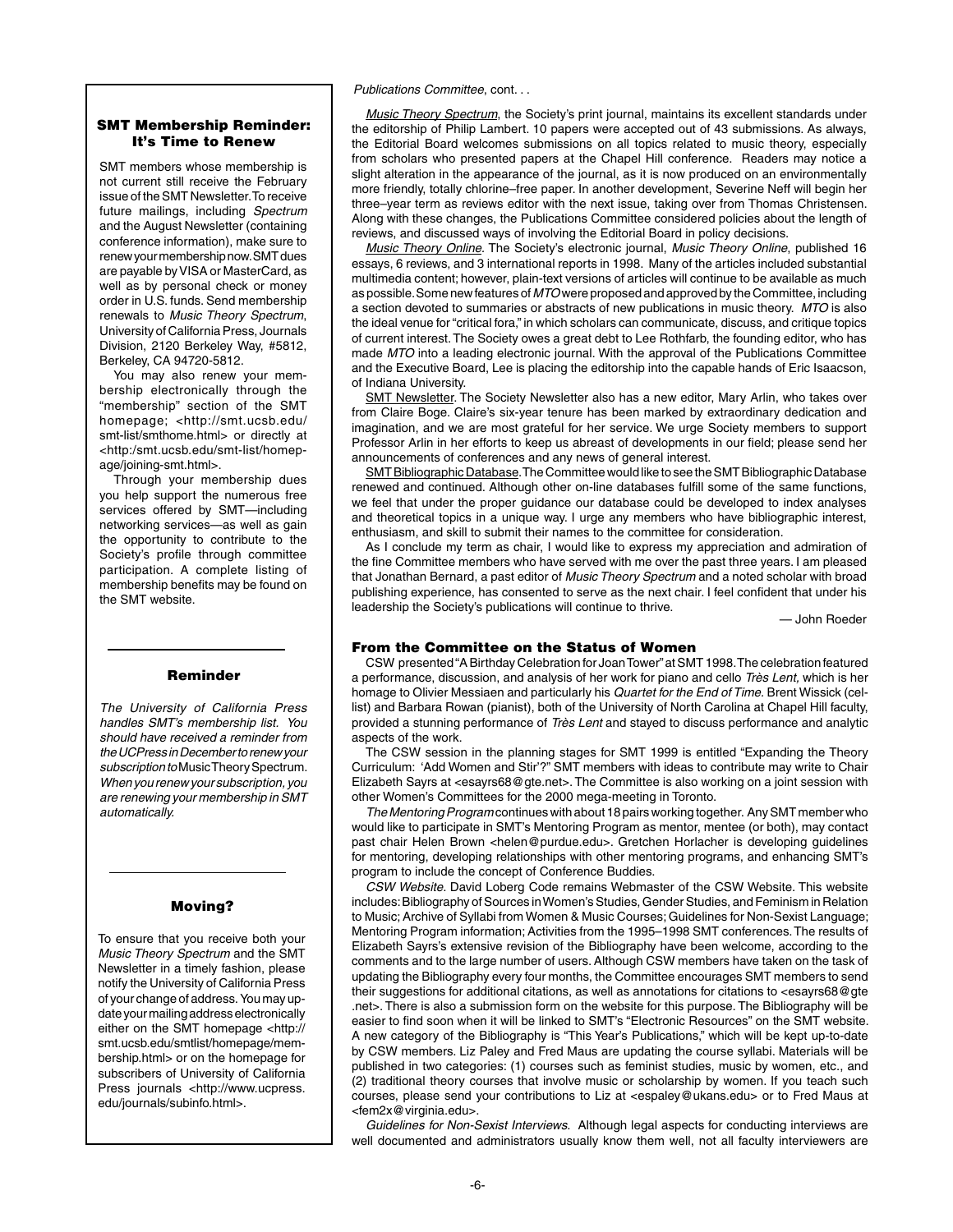aware of the law. Thus interviews can sometimes be uncomfortable for interviewees when they are asked inappropriate questions. This new section of the CSW webpage will (1) list legal aspects for interviewing and (2) include samples of appropriate and inappropriate questions, along with suggested types of responses. Ideas or samples for these Guidelines may be sent to Steve Bruns, <br/>hruns@spot.colorado.edu>, who is organizing this activity.

Archival information about CSW will soon be placed on the website. Information on its original charge, accomplishments, past session titles and abstracts, members, etc., will be especially useful for assessing the impact of CSW on the Society and for planning future sessions. hose who have relevant materials may send them to Marianne Kielian-Gilbert <kielian@indiana.edu>.

A new activity for CSW, in the planning stage, is to monitor the extent to which women (who are currently only 18% of SMT membership) participate in all aspects of the Society.

#### Formation of Pedagogy Interest Group

At the recent conference in Chapel Hill, 52 SMT members attended an organizational meeting for a Theory Pedagogy Interest Group. The meeting began with a discussion of concerns, and then proceeded to a formal declaration of group status. A program committee was then formed to evaluate individual proposals and develop a group proposal for a special pedagogy session at the 1999 meeting in Atlanta. Claire Boge (Miami University) and Roger Graybill (University of Texas-Austin) will coordinate the efforts of the committee. Other members include Linda Popovic (Vanderbilt University), Pamela Poulin (Peabody Conservatory), and Renee McCachren (Catawba College). Patrick McCreless (Yale) agreed to serve as consultant to the committee.

The Pedagogy Group has established a list-serve to facilitate communication among its members. SMT members who wish to join this list should send an e-mail message to <kent\_williams@uncg.edu>.

#### Gay and Lesbian Discussion Group

The first meeting of the Society for Music Theory's Gay and Lesbian Discussion group took place Friday, December 4 at the Chapel Hill meeting. The purpose of the meeting was to get acquainted and to discuss what the nature of the group should be.

 We discussed the Gay and Lesbian Study Group of AMS, a possible model; the value of an SMT social group for gay, lesbian, and bisexual members; the possibility of submitting special session proposals for future meetings; practical concerns of being openly gay on campus; possible differences between gay/lesbian studies in music theory and musicology; and the importance of raising the consciousness of students within the classroom to respect and understand various orientations. Janet Schmalfeldt, the 1998 president of SMT, paid a brief, very encouraging visit.

An email list now exists to permit further discussion of topics pertaining to queer theory, and to further the organization of the new group. The list is for gay, lesbian, and bisexual members of SMT and for others with a serious interest in issues of sexuality in relation to music theory. To subscribe, write to <majordomo@virginia.edu> with the following commands as the first two lines of your message:

"subscribe gld-l

end"

–Fred Everett Maus and John Novak

#### From the Committee on Diversity

At the 1998 Phoenix meeting, the SMT Board resolved to allocate \$2,000 to the Committee on Diversity to help bring minority theorists to the 1998 meeting in Chapel Hill. The Committee, with the help of the Board, established guidelines for applicants to receive financial assistance to travel to Chapel Hill. These guidelines, printed in the August 1998 SMT Newsletter, were also posted on the Diversity Committee web page <http://smt.ucsb.edu/smt-list/homepage/smt-comittees.html>.

 Five applications (all from graduate students) were received by the end of September, and each Committee member reviewed all five applications. Since all the applicants were strong, and all had the same need for travel assistance, the Committee voted to divide the \$2,000 among all five applicants based on need. Those traveling a greater distance received a larger sum of money. Following is a list of the grant recipients, their ethnic group and academic institution: Maya Chaly (Asian - East Indian, University of Ottawa), Horace Maxile (African-American, Louisiana State University), Emiliano Pardo-Tristan (Latino, Temple University) Amy Shimbo (Asian-American, University of Washington), Leigh Van Handel (part Native American, Stanford University). The grant recipients received notice of their awards the last week of October. All accepted their offers gratefully and enthusiastically.

This financial assistance has provided a direct way for the Diversity Committee to reach out to potential new minority members of the SMT, and it has opened doors for these minority graduate students to attend the meeting in Chapel Hill. The Committee is pleased that the Executive Board will continue this excellent program and renew the travel grants to minority theorists for the 1999 meeting in Atlanta. The Diversity Committee members arranged to meet with the five minority graduate students Thursday evening, December 3, to help orient them to the conference and also to link them with prospective mentors.

At our business meeting in Chapel Hill (a luncheon meeting on Friday, December 4 from 12:15–1:45) we discussed action plans for a number of projects. Two immediate priorities were to follow through with the projects begun this past year: finishing the electronic bibliography and posting it on our web page, and developing a strategy for working on the SMT Mentoring Project in conjunction with the Committee on the Status of Women and the Committee on Professional Development through designated liaisons. We also sought to develop a strategy to increase minority membership and participation in SMT through direct communication between members of the committee and prospective new members of SMT. We designated one member of the Committee to collect SMT ethnic minority membership data from the University of California Press and compile accurate statistics. Finally, we discussed ideas for activities for the 1999 meeting in Atlanta.

The Committee on Diversity hosted a Special Session Friday evening, December 4, titled "Confluence of African Rhythms and Contemporary Western Art Music in Theory and Practice." Chaired by Yayoi Uno and Kristin Wendland, the Special Session explored issues of influence and synthesis with regard to how the African music tradition has been transplanted to our Western musical culture, and how African composers have assimilated Western ideologies and musical systems into their compositions. The session presented a unique format including a mixture of lecture/presentations, live performance, and audience participation. Three presentations were given by John Galm (University of Colorado, Boulder), Amy Rubin (Fairleigh Dickinson University), and Akin Euba (replacing Karlton Hester). We welcome comments and suggestions from all SMT members. Please send suggestions to Yayoi (Yo) Uno <uno@spot.colorado.edu>.

With sadness we announce the death of Naomi Cumming in Brisbane, Australia, on 6 January 1999. Dr. Cumming received the SMT Outstanding Publication Award in December 1998 for her paper "The Subjectivities of 'Erbarme Dich,'" published in *Music Analysis*, Vol. 16, no. 1 (1997). She completed her Ph.D. in music theory at the University of Melbourne in 1987, held a Fulbright Fellowship at Columbia University in 1992–93, and had held a Queen Elizabeth II Research Fellowship from the Australian government since 1994 at the University of Melbourne. She had just moved to Brisbane in order to take up a teaching position at the University of Queensland. She had presented many papers in the United States and Europe, as well as in Australia, including a paper for the SMT Music Theory and Philosophy Interest Group at the 1995 SMT meeting in New York. Her research has addressed the work of Leonard Meyer, questions of musical aesthetics, and semiotic approaches to understanding musical meaning. She was revising her first book, *The Sonic Self: Musical Subjectivity and Signification*, which had been accepted for publication by Indiana University Press. Dr. Cumming was a very active scholar who had created an extensive international network of scholarly colleagues and friends in music and related disciplines; she will be greatly missed. She died unexpectedly of a stroke at the age of 38.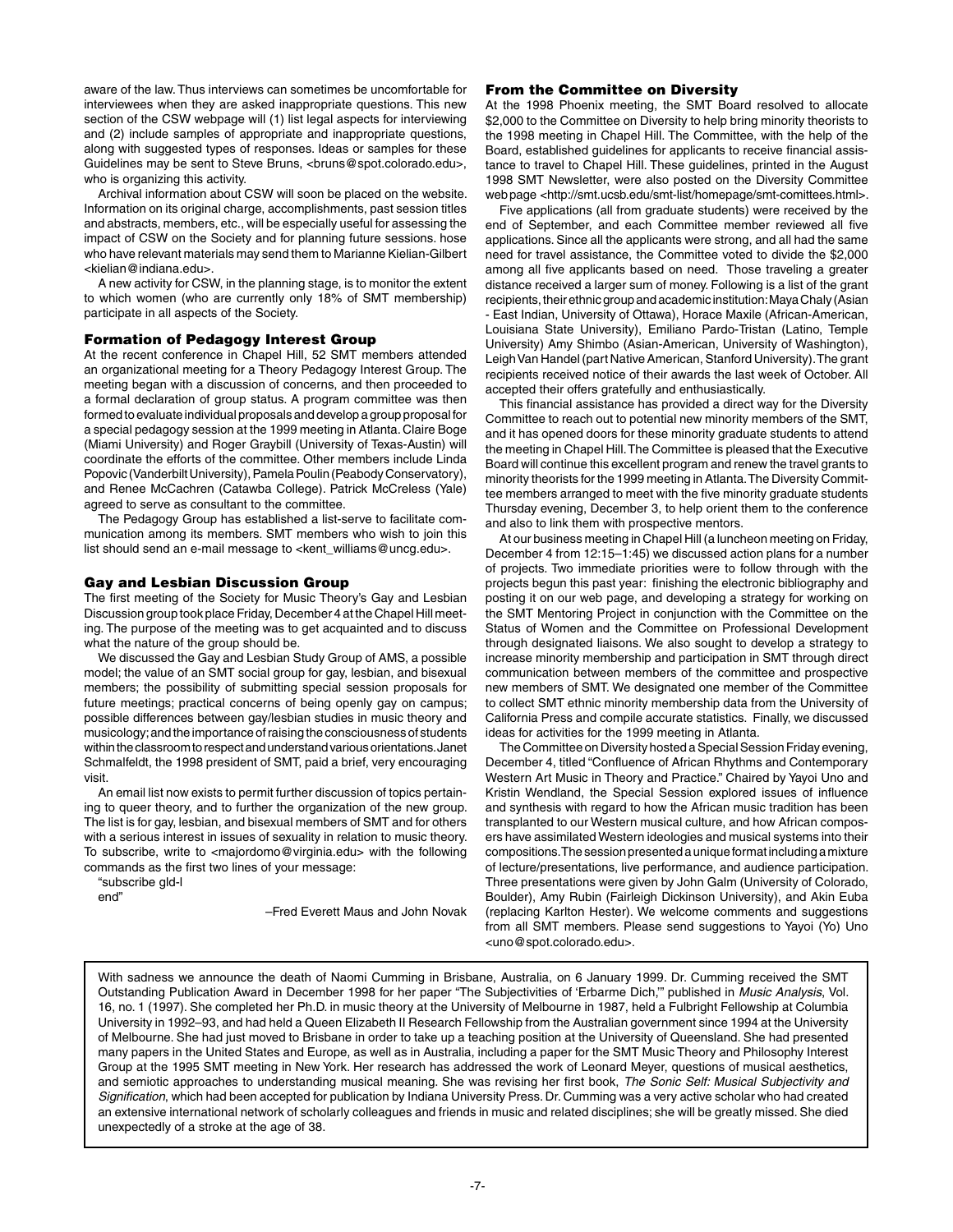## Music Cognition Group

The Music Cognition Group (MCG) brings together members of SMT with interests in theoretical and experimental work in music perception and cognition. A website <http://pcb2.acs.unt.edu/smtmcg/> and an electronic discussion list help the members stay in touch, share ideas, and organize session proposals for SMT conferences. Thanks to Phil Baczewski for creating both of these helpful resources. To subscribe to the electronic discussion list, please contact Phil <br/>baczewski@ unt.edu>. Other questions concerning MCG may be addressed to its chair, Steve Larson, University of Oregon, School of Music, 1225 University of Oregon, Eugene, OR 97403-1225 <steve@darkwing .uoregon.edu>.

#### From the Committee on Networking Operations

New Look. Lee Rothfarb, our system administrator, has done a wonderful job redesigning our home page using frames for easier navigation. In addition he has added a new section on Beginner's Theory. This includes Resources (links to web resources that will be useful to the neophyte), Bibliography (a selected bibliography of theory materials), and Computer-Aided Instruction (information about resources for CAI, provided by Barbara Murphy of the Association for Technology in Music Instruction (ATMI). These facilities are a wonderful addition to our online services.

 In keeping with our new look, Jocelyn Neal, our online newsletter formatter, completely redesigned issue 21.2 (August 1998). The new format, which uses frames with submenus, is much easier to navigate, particularly when one wants to go directly to specific articles instead of reading the newsletter sequentially.

Ask-SMT. At our annual meeting at SMT-Chapel Hill, we passed proposals for two new services, which we will be implementing in the coming months: an Ask-SMT service to provide answers to novice theorist questions, and a music analysis software archive. As MTO General Editor and Boethius System Administrator, Lee Rothfarb has often received email from high-school students, college students taking a first course in music theory, high-school teachers, and even junior college instructors with questions that come under the rubric of "fundamentals of theory." They range from inquiries about recommendations for texts for teaching theory to high-school or junior-college students, to questions on notating chords, the rationale for choosing among possible enharmonic spellings of chromatic chords, musical form, the "modes," and so forth. Sometimes such people have subscribed to smt-list and found the discussion too advanced and intimidating to risk looking foolish by posting simple questions. In the past, Lee has referred them to other lists, or has taken the time to answer the questions, which takes time if done right (thoroughly but understandable for a beginner.) Our new Beginner's Theory page doesn't always solve the problem of a high-school student or teacher who needs an answer quickly, and who may have already checked out Web resources. Our proposed new service, Ask-SMT, is designed to meet this need.

Ask-SMT will be implemented as an e-mail address to which people can send questions of the sort described above. Questions will be routed to SMT members who volunteer on a rotating basis as Ask-SMT Consultants. We plan to compile a FAQ (list of frequently asked questions and their answers) which will be posted at our site (in the Beginner's Theory section, along with the present links there). An index of the FAQs will be prepared for use by the Ask-SMT Consultants (who could then simply refer people to a numbered FAQ), and by visitors to the Beginner's Theory section.

 While we are working out implementation details and guidelines for consultants, the service will be staffed by members of the NC. We will advertise the new service (and call for volunteers!) at an appropriate time on smt-list.

SMT Software Archive. Our second proposed new service is an SMT Software Archive. Peter Castine has generously offered to turn over the materials he has collected for his Berlin site to get us started. We will be soliciting other software from SMT members in due time. The archive will be set up so that software can be downloaded unattended via ftp or ftp protocols from a web page. We hope to include software in three categories: free software, "shareware" (available for a small suggested fee), and demo versions of commercially available

software. We plan an index of software available in the archive, and hope to develop a mechanism for users to submit reviews similar to the online reviews available at commercial online bookstores.

Also on our agenda for coming months are finding ways to implement online elections (to supplement paper ballots) and an online membership directory. In addition, in response to numerous requests from the membership, we will investigate the possibility of reopening the SMT Bibliographic Database project.

The Committee on Networking Operations encourages all SMT members to access the internet via e-mail and the World Wide Web. These tools will help you to take full advantage of the services offered by SMT Networking Operations. Suggestions from the membership for improving our services are always welcome. Send them to Aleck Brinkman, chair, Committee on Networking Operations <aleck@theory. esm.rochester.edu>, or contact individual members of the committee through the SMT Networking Committee Members link of the SMT homepage.

–Aleck Brinkman

## REPORT ON THE 1998 CHAPEL HILL **CONFERENCE**

*Severine Neff, Program Chair* The 1998 Program Committee received 144 proposals, 8 of which were "Special Sessions." The Committee accepted 43 papers and 6 "Special Sessions" (2 special sessions on non-western theory; 1 special session each on writing for journals, jazz, philosophy/aesthetics, Schenker). Several of these papers addressed topics new to SMT daytime slots such as "Music Cognition" or "The Music of Toru Takemitsu." There were no special proposals for poster sessions. The committee suggested certain accepted proposals be presented as such. Statistical data concerning the topics of proposals follow. Numbers indicate the tally of proposals or individuals in a given category.

| ACCEPTED PROPOSALS by topic: |    |  |
|------------------------------|----|--|
| Twentieth-century music      | 11 |  |
| <b>History of Theory</b>     |    |  |
| Cognition                    |    |  |
| Nineteenth-century music     |    |  |
| Timbral theory               | 4  |  |
| Aesthetics, metaphor         | 3  |  |
| Popular music                | з  |  |
| Schenkerian analysis         | 2  |  |
| Neo-Riemannian theory        | 2  |  |
| Rhythm/Time                  | 2  |  |
| Computer pedagogy            |    |  |
|                              |    |  |

The following table represents the distribution of presenters by rank. The number in parentheses indicates the total number of proposals (accepted or not).

| 7 (10)                     | Poster<br>Session<br>1<br>o                        |
|----------------------------|----------------------------------------------------|
| (2)<br>1<br>0              |                                                    |
|                            |                                                    |
| Male<br>38<br>5<br>6<br>14 |                                                    |
|                            | <b>Special Session</b><br>12 (16)<br>(2)<br>Female |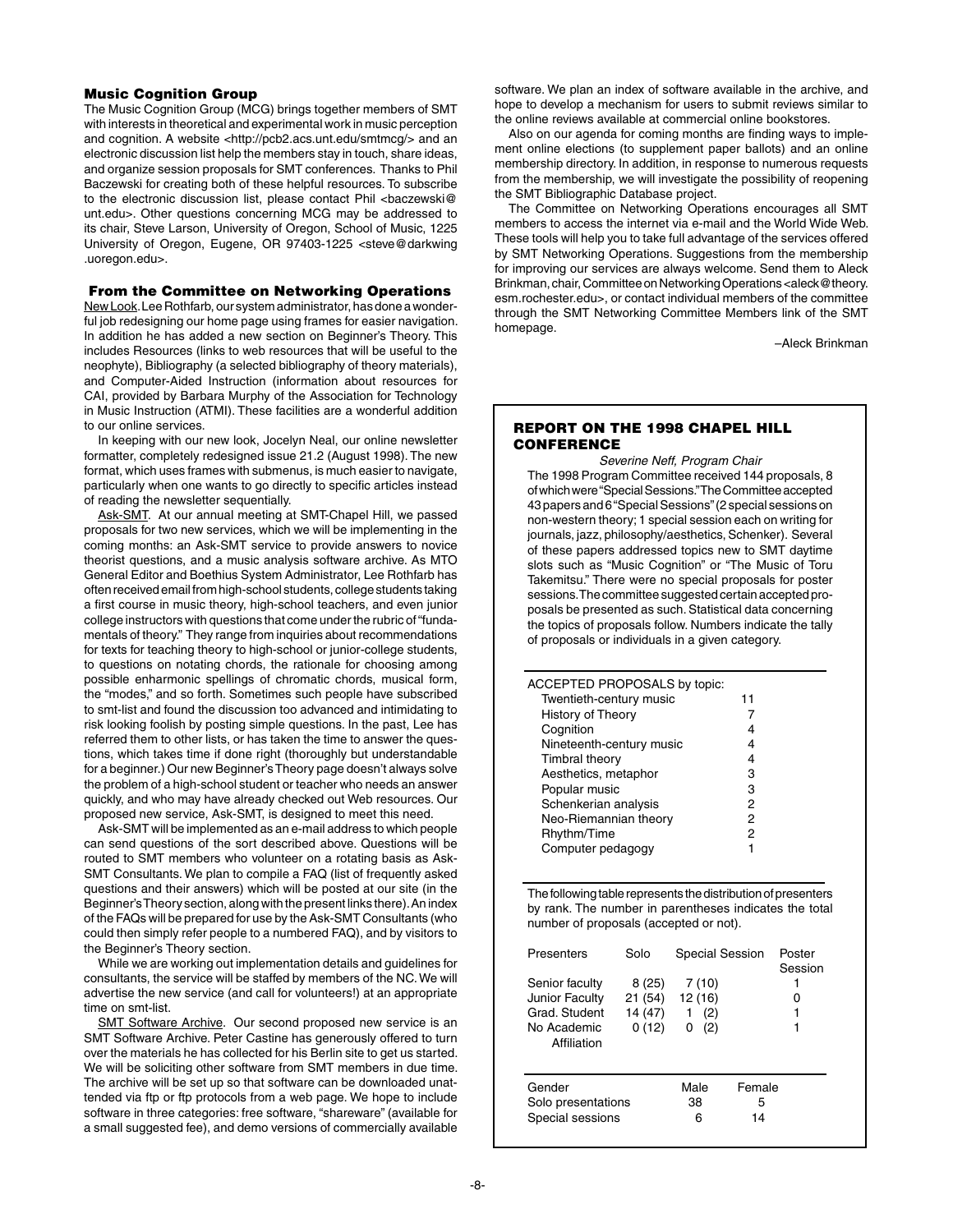## GENERAL NEWS

## The Schoenberg String Quartets and Trio: Concerts & Symposium

#### *(February 26 –27, 1999)*

The Symposium, dedicated to David Lewin, begins on Friday, February 26 at 2:00 pm in John Knowles Paine Concert Hall, Harvard University, Cambridge, Massachusetts. The presenters include Milton Babbitt, Martin Boykan, Reinhold Brinkmann, Stanley Cavell, Thomas F. Kelly, Richard Kurth, Lewis Lockwood, Jeff Nichols, Karen Painter, Stephen Peles, Judith Ryan, Edward Said, and Christoph Wolff. The concert on Friday evening will feature the Mendelssohn String Quartet with guest Susan Naruki; Saturday evening the Juilliard String Quartet will perform. For information, please contact Ann Steuernagel, Program Coordinator, (617) 495-9859; email: <steuern@fas.harvard.edu>.

## Third International Schenker Symposium

#### *(March 12–14, 1999)*

The Mannes College of Music, Joel Lester, Dean, will host the Third International Schenker Symposium, Friday through Sunday, March 12–14. Sessions will reflect the present-day range of Schenkerian and Schenker-influenced research; speakers will focus on analysis (with papers that follow or extend Schenker's approach and repertory, examine Schenker's theoretical concepts, present newly-found documents, and discuss philosophical issues.

 For more information, please contact David Loeb, co-chair, Techniques of Music Department, Mannes College of Music, 150 West 85th Street, New York, NY 10024 (phone: 212-580-0210, ext. 249). E-mail inquiries may be addressed to Hedi Siegel at <heshc@cunyvm.cuny.edu>.

## Asian Music in America: A Confluence of Two

## Worlds

# *(April 10-11, 1999)*

 Hamilton College (Clinton, NY) will host a two-day symposium of performances, lecture-recitals, panel discussions, and paper presentations on topics that concern Asian music in America from the widest possible range of disciplines and expertise. Three guest composers of international stature will be present at the symposium - P.Q. Phan (born in Vietnam and living in the US since 1980), Bun-Ching Lam (born in Hong Kong and living in the US since 1978), and Toshimitsu Tanaka (distinguished composer from Japan whose career spans almost 50 years).

Performances during the symposium will include a broad range of works for different genres (solo instrument, chamber music, orchestra) by Phan, Lam, and Tanaka, as well as other Asian composers. They will include the premiere of a new work for orchestra by Phan. The performers for these concerts will include members of the Syracuse Society for New Music, and faculty and students of the Hamilton College Department of Music. Two winners of an international performers competition of solo works by Phan, Lam or Tanaka will also be selected to perform.

 For more information visit the Asian Music homepage at <http://home. sprintmail.com/~emrichards/amia.html>.

## Post-doctoral Fellowship in Music Cognition

#### *(Application deadline: May 1, 1999* )

The School of Music at the Ohio State University is pleased to offer a Post-doctoral Fellowship in Music Cognition. The fellowship provides one year of support for music research. Candidates choose their own program of research, although preference is given to studies in listening, performance, analysis, modeling and cross-cultural phenomena. The fellowship is designed to further a candidate's training and research experience in music cognition and theory. The stipend for a twelve-month period is \$25,000 plus health benefits. Candidates must have completed a doctoral degree at the time the fellowship starts. The deadline for applications is May 1st, 1999. For further information contact Prof. David Huron <huron.1@osu.edu> or visit: <http://dactyl.som.ohio state.edu/>.

## International Conference on Meter, Rhythm, and **Performance**

#### *(May 26–28, 1999)*

The International Conference on Meter, Rhythm, and Performance will be held from May 26–May 28, 1999 at the Hochschule Vechta, Germany. It is being organized by Dr. Christoph Küper, Professor of English Linguistics, Fachbereich Geistes-, Kultur- und Sozialwissenschaften, Driverstr. 22; D-49377 Vechta; telephone: +49-4441-15301; fax: +49-4441-15444; e-mail: <Christoph.Kueper@uni-vechta.de>.

On the Thursday evening of the conference (May 27, 1999), Lutz Goerner, a well-known German actor specializing in the recitation of poetry, will read from Goethe's hexameter epic "Reineke Fuchs." A registration form can be downloaded at: <http://www.uni-vechta .de/termine/>

## Third Triennial British Musicological Societies' Conference

#### *(July 15–18,1999)*

The Department of Music at the University of Surrey will host the 3rd Triennial British Musicological Societies' Conference at the University's Guildford campus from July 15–18,1999. As with the previous conferences at Southampton ('93) and King's College, London ('96), the Critical Musicology Forum, the Royal Musical Association, and the Society for Music Analysis will be represented. Joining them this time will be the British Forum for Ethnomusicology and the inaugural Conference on Twentieth-Century Music.

## BRIDGES: Mathematical Connections in Art, Music, and Science

#### *(July 30 - August 1, 1999)*

The second annual conference of BRIDGES: Mathematical Connections in Art, Music, and Science will be held on July 30–August 1, 1999 at Southwestern College in Winfeld, Kansas. There is a registration fee of \$40.00 for each day or \$100.00 for the entire conference plus \$25.00 for a Proceedings. The 1998 Bridges Proceedings is available for purchase (Barnes & Noble, Phone: (316) 685-3600, Fax: (316) 685-7729).

 For more information (or if you want to add your e-mail to the mailing list) you may contact: Professor Reza Sarhangi, Bridges, Southwestern College, 100 College Street, Winfield, KS, 67156; e-mail: <sarhangi@ jinx.sckans.edu>, (316) 221-8373. The homepage for the conference is <http://www.sckans.edu/~bridges/>.

#### Fourth European Music Analysis Conference *(October 11–24 1999)*

The Fourth European Music Analysis Conference will be hosted by Rotterdams Conservatorium in conjunction with the Dutch Society for Music Theory, and will be held in Rotterdam October 21–24, 1999. The Conference's theme — "Analysis in Europe Today" — will be explored in a number of analytical symposia, round-table discussions, and other sessions. In addition, there will be an all-day plenary session "Analysis in Europe Today: The Different Traditions"; among other things, this will present the results of a European-wide survey on teaching practices and research activity in theory and analysis. Conference delegates will also be able to attend a number of concerts, including a perfor-

#### SMT Nominations

SMT offices open for the 1999 election include Vice President and two members of the Executive Board. SMT members who would like to submit nominations for Vice President or Executive Board Members should contact John Snyder, chair, SMT Nominating Committee, School of Music, University of Houston, Houston, TX 77204-4893; <jlsynder@ uh.edu>. Self-nominations are perfectly acceptable. Deadline for nominations is April 15.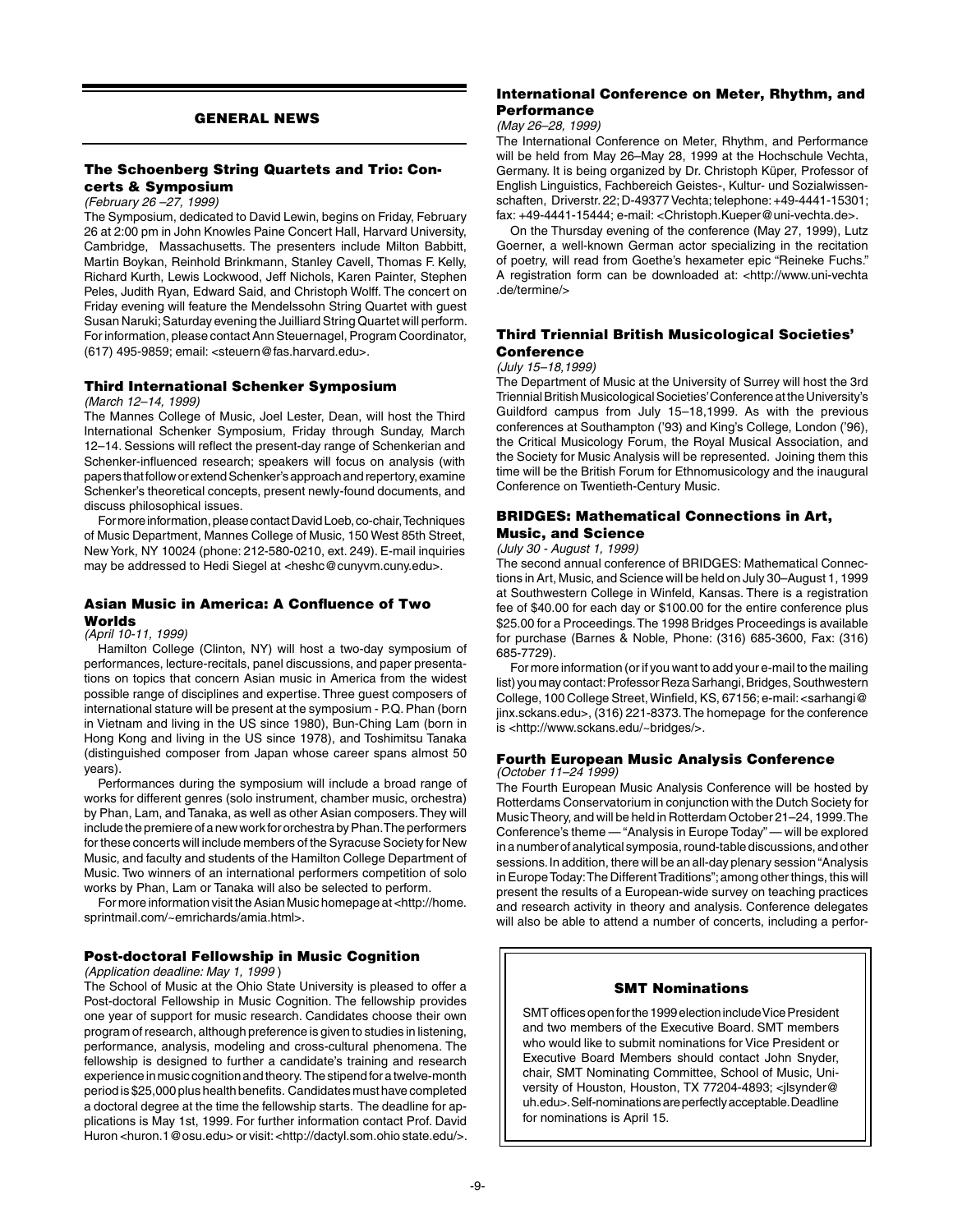#### Future SMT Meetings

| 1999 November 10-14                 | Atlanta, Georgia (Renaissance Atlanta Hotel Downtown) |
|-------------------------------------|-------------------------------------------------------|
| $2000*$ November 1-5                | Toronto, Canada (Sheraton Center)                     |
| 2001 November 7-11                  | Philadelphia, Pennsylvania                            |
| 2002 Columbus, Ohio (joint meeting) |                                                       |

\*The 2000 conference is a joint meeting with the American Musicological Society, the American Musical Instrument Society, the Asociation for Technology in Music Instruction, the Canadian Association of Music Libraries, Archives, & Documentation Centers, the Canadian Society for Traditional Music, the Canadian University Music Society, the College Music Society, the Lyrica Society, the Society for Ethnomusicology, the Historic Brass Society, the Society for Music Perception and Cognition, the Canadian and U.S. Chapters of the International<br>Association for the Study of Popular Musi

mance by Irvine Arditti of Ligeti's Violin Concerto with the Rotterdam Philharmonic Orchestra conducted by Reinbert de Leeuw. During the conference the International Gaudeamus Competition for young composers and performers of contemporary music will take place.

 Further information can be obtained from: Patrick van Deurzen, Analysis in Europe Today, Rotterdams Conservatorium Pieter de Hoochweg 222, 3024 BJ ROTTERDAM HOLLAND; telephone: +31 (0)10 213 3197; fax: +31 (0)10 413 1222; e-mail: <pdeurzen@xs4all .nl>.

## COPAC

COPAC is a new internationally accessible catalogue that provides unified access to the consolidated online catalogues of some of the largest university research libraries in the UK and Ireland. COPAC is normally available 24 hours a day 365 days a year and access is free of charge. The COPAC database currently contains approximately 5 million records. These represent the merged online library catalogues of Cambridge University, Edinburgh University, Glasgow University, Imperial College of Science, Technology and Medicine, Leeds University, University of Manchester, University of Nottingham, Oxford University, Trinity College Dublin, University College London, and University of London Library.

The records from twelve additional university library catalogues will be added in due course. Materials from other libraries may be added in the future. As well as providing general coverage of a very wide range of subject areas, these large research libraries have many older documents, specialist collections and particular strengths, such as foreign language materials, which make COPAC a very valuable resource for the researcher. Records for materials published pre-1900 make up approximately 4% of the database and the proportion of older materials is growing. Some 27% of the records represent foreign language materials, including minority languages such as Welsh. Again, this is increasing as more foreign language collections are brought online.

Most COPAC records are for books, reports etc. but there are increasing numbers for other materials such as printed and recorded music, and video. Records for periodicals make up some 4% of the COPAC database. COPAC can be accessed on the worldwide web at <http://copac.ac.uk/copac/> or Telnet: copac.ac.uk; username: copac; password: copac.

## CALLS FOR PAPERS AND ARTICLES

## MUSIC THEORY AND ANALYSIS 1450-1650

*(Proposal deadline: February 28, 1999)*

An international conference on Music Theory and Analysis, 1450-1650, sponsored by the Société belge d'Analyse musicale, the Conseil de la musique, and the Communauté française de Belgique, will take place September 23–25, 1999 at the Université catholique de Louvain at Louvain-la-Neuve (Belgium). Its purpose is to bring together musicologists interested in the theory and analysis of Western music between

1450 and 1650 and the interrelationship of the two disciplines. The conference will be followed by a visit to the exhibition "The Treasures of Alamire: music and miniatures from the time of Charles the Fifth, 1500-1535" organized by the Alamire Foundation and the Katholieke Universiteit at Louvain.

The invited speakers are: Margaret Bent (All Souls College, Oxford), Jaap van Benthem (Universiteit Utrecht), Bonnie Blackburn (Wolfson College, Oxford), Ignace Bossuyt (Katholieke Universiteit Leuven), Nicolas Meeus (Université catholique de Louvain), Paloma Otaola (Université catholique de Louvain), Rudolf Rasch (Universiteit Utrecht), Brigitte Van Wymeersch (Université catholique de Louvain), and Frans Wiering (Universiteit Utrecht).

Several slots remain for free papers, in French or English, treating any aspect of theory or musical analysis between 1450 and 1650. Papers should not exceed 20-30 minutes. The deadline for receipt is February 28, 1999. Proposals should include a brief biographical note (5-10 lines) for publication in the programme. Please send proposals of not longer than 250 words to: Anne-Emmanuelle Ceulemans; Unité de musicologie, Collège Erasme; 1, Place Blaise Pascal; B-1348 Louvain-la-Neuve; telephone: +32 10 47 26 68; fax: +32 10 47 48 70; e-mail: <ceulemans@musi.ucl.ac.be>.

Selection of the proposals will be made by members of the Advisory and Programme Committees. The proceedings of the conference will be published; the deadline for submission of completed articles is October 30, 1999. For further information, see the conference website at: <http://www.fltr.ucl.ac.be/FLTR/ARKE/MUSI/entermusi.html>.

## MidAmerican Center for Contemporary Music

#### *(Proposal deadline: March 15, 1999)*

The MidAmerican Center for Contemporary Music invites scholars of new music to submit papers to be presented Saturday, October 16, 1999 as part of Bowling Green State University's Twentieth Annual New Music & Art Festival. Papers on any compositional, theoretical, or historical aspect of music since 1945 are welcomed. Presentations will be limited to 25 minutes. Applicants may submit a 200-word abstract or a complete paper. Applicants should identify themselves only in their cover letter. Entries must be postmarked by March 15, 1999. Send all materials to: Vincent Benitez, College of Musical Arts, Bowling Green State University, Bowling Green, OH 43403-0290

#### Feminist Theory and Music 5

*(Proposal receipt: March 15, 1999)*

The conference Feminist Theory and Music 5 will take place Wednesday, July 7, 1999 through Saturday, July 10, 1999 at St. Mark's on Old Marylebone Road in the heart of London, England, in conjunction with the Eleventh International Congress on Women in Music sponsored by The International Alliance for Women In Music. The Program Committee of FTM 5 invites proposals for 20-minute presentations on any aspect of musical studies in relation to feminism, women's studies, or gender studies. Proposals should be about 200 words in length. Proposals must be received by March 15, 1999, and may be submitted as e-mail messages sent to the address <f-t-m5@virginia.edu>. Though e-mail submission is preferable, it is also possible to send a hard copy of the abstract to: Fred Maus, Secretary, Program Committee, FTM5; Department of Music, University of Virginia, Charlottesville VA 22903. *Do not submit proposals by FAX.*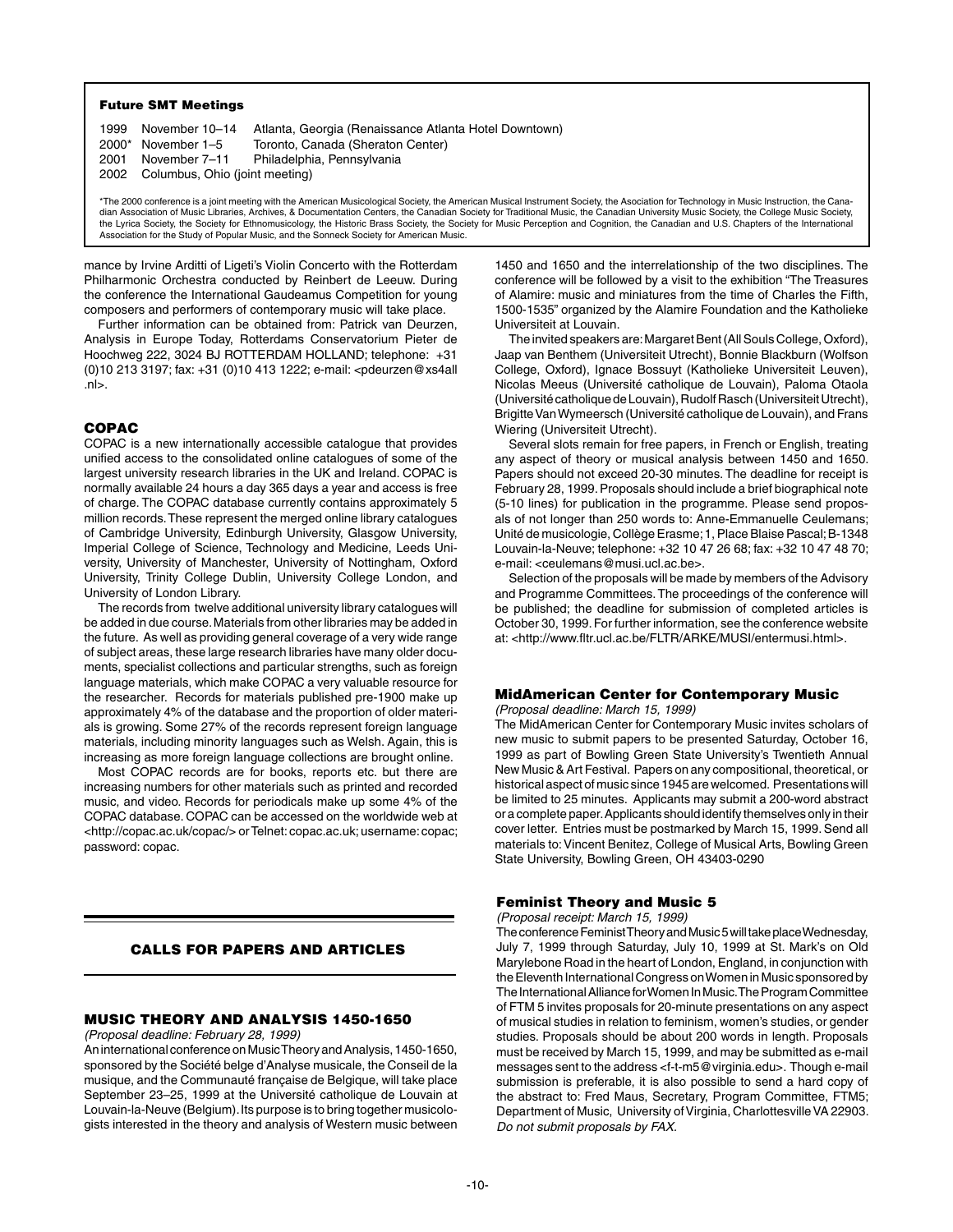## American Guild of Organists

*(Postmark Deadline: April 30, 1999)*

The Steering Committee for the Year 2000 Convention of the American Guild of Organists invites proposals for papers and presentations on topics related to the performance, analysis, history, and study of organ and choral music and to the church music profession for its 45th biennial convention on July 2-6, 2000.

 Lecture-demonstrations are particularly welcome. Workshops and papers will occupy 60-minute time slots, with the possibility of double sessions for longer presentations. Presenters will be required to reserve 10-15 minutes of each hour for questions and discussion.

Submissions must include (1) a proposal of approximately 250 words, (2) an abstract/description of approximately 100 words suitable for inclusion in the convention brochure, and (3) a cover letter stating the title of the workshop/paper and the name, address, telephone number, and e-mail address of the author/presenter. Please include essential supportive material (such as musical examples, tables, charts or photos) which may assist the committee. Send proposals to: James Denman, Chair, AGO Seattle 2000 Workshops Committee, c/o Department of Music, Seattle Pacific University, 3307 Third Avenue West, Seattle, WA 98119. Postmark Deadline: April 30, 1999. Contact James Denman via e-mail <jdenman@spu.edu> or by regular mail for further information.

#### GAMUT Journal

#### *(Article deadline: May 31)*

The Journal of the Georgia Association of Music Theorists especially welcomes articles for Volume 10 dealing with all aspects of music theory, including pedagogy, analysis, history, and book reviews. Contributors should submit four copies anonymously with an identifying cover letter and a short abstract of the article by May 31, 1999. Manuscripts should be double-spaced with one-inch margins. Documentation must be complete. Musical examples, tables, and diagrams should be camera-ready. Copyright privileges, if required for publication, should be secured in advance. Materials should be sent to Kristin Wendland, Editor, 643 Delmar Ave. SE, Atlanta, GA 30312; (404) 622-4891; <kwendla@emory.edu>.

## TORONTO 2000: MUSICAL INTERSECTIONS

Open Call for Proposals for Joint Sessions

(*Proposal deadline: June 1, 1999*)

The Society for Music Theory will hold its annual meeting November 1-5, 2000 in Toronto, Canada, together with fourteen sister societies engaged in music research and the teaching of music in U.S. and Canadian colleges and universities. Entitled *Toronto 2000: Musical Intersections*, the conference will bring together The American Musical Instrument Society (AMIS); the American Musicological Society (AMS); the Association for Technology in Music Instruction (ATMI); the Canadian Association of Music Libraries, Archives, and Documentation Centres (CAML); the Canadian Society for Traditional Music (CSTM); The College Music Society (CMS); the Canadian University Music Society (CUMS); The Historic Brass Society (HBS); the Canadian and U.S. chapters of the International Association for the Study of Popular Music (IASPM); the Lyrica Society for Word-Music Relationships; the Society for Ethno-musicology (SEM); the Society for Music Perception and Cognition (SMPC); and The Sonneck Society for American Music.

The Steering Committee for this joint meeting invites proposals from members of the participating societies for sessions that focus on interdisciplinary topics in the scholarly study, teaching, or creation of music (including performance), in an effective session format involving members from two or more of these societies. A proposal for a joint session may be coordinated with a separate evening concert. Presentations in these sessions may be given in English, French, and Spanish.

Proposals for joint sessions must describe the topic and state the purpose of the session in fewer than 1000 words, give contact information for the session coordinator (valid for all of 1999), and provide a one-page résumé for each committed participant. The Steering Committee encourages proposals that include participants from many disciplines; it is expected, however, that scholars in the field of music be members in good standing of at least one of the participating societies; membership should be indicated on the résumé. All participants must register for the conference.

Six copies of each proposal should be sent no later than June 1, 1999 to Dr. Leslie Hall, Department of Philosophy and Music, Ryerson Polytechnic University, 350 Victoria Street, Toronto M5B 2K3, Canada. Proposals may also be sent before June 1, 1999 by electronic mail to Dr. Hall at <lrhall@acs.ryerson.ca> Facsimile transmissions will not be accepted.

Joint sessions for the Toronto 2000 meeting will be selected by the fifteen-member Steering Committee by December 1, 1999, before the SMT deadline for regular proposals for the meeting. Individuals participating in these special joint sessions may also appear on any one other session on the formal Toronto program.

#### AMS Call for Manuscripts

The American Musicological Society announces the imminent publication of the inaugural volume of its new series, American Musicological Society Monographs. *Patterns in Play: A Model for Text Setting in the Early French Songs of Guillaume Dufay* by Graeme Boone is scheduled to be published early in 1999 by the University of Nebraska Press.

 We anticipate publishing one or two volumes a year. The essential criteria for selection of titles will be inherent scholarly excellence and the balance of subjects for the series as a whole. In selecting studies for publication, the Publications Committee of the American Musicological Society, which serves as the Editorial Board for the sexes, wishes to entertain the broadest possible range regarding both areas of investigation and the research methodologies employed in their pursuit. Thus, submissions in criticism, ethnomusicology, historical musicology, and music theory, among other approaches to the study of music, are all welcome.

"Monograph," for the purposes of this series, is defined broadly as "an intense investigation of a single subject." Although acceptance of relatively short manuscripts (up to ca. 84,000 words) will enable us to publish a greater number of titles, lengthier studies will be considered so long as they maintain the specific focus inherent in the preceding definition.

Authors should submit a detailed proposal outlining the substance and importance of the work, the content of each chapter, the estimated length of the study, and a target date for completion of the manuscript. Decisions on proposals submitted and the issuance of terms of agreement for accepted proposals will normally be made within six months of submission.

Queries concerning the series may be directed to the general editor: Lawrence F. Bernstein, Department of Music, University of Pennsylvania, 201 South 34th Street, Philadelphia, PA 19104-6313; telephone: (215)-898-7544; fax: (215)-573-2106; e-mail: <lbernste@ sas.upenn.edu>.

Two copies of each proposal and sample chapters should be submitted: one to the general editor at the above address, the other to the chair of the Publications Committee: Walter M. Frisch, Department of Music, Columbia University, MC1829, 2960 Broadway, New York, NY 10027; telephone: (212)-662-0283; fax: (212)-666-4721; e-mail: <wf8@columbia.edu>.

## ANALITICA: Italian Journal of Musicological **Studies**

*Analitica*, a new electronic journal, contains articles concerning analytical, theoretical and musicological studies with examples in traditional notation and MIDI format; it is published in two languages, Italian and English. The project has been realized by Giuliano Goldwurm, Egidio Pozzi, and Marco Renoldi, sponsored by G.A.T.M. (Group for Analysis and Theory of Music). The project is supported by the Music Department of the State University of Bologna. The aim of the project is:

 1. To set up an institutional reference point for anyone who uses music analysis in the fields of history, musicology, composition, interpretation and education;

 2. To create a permanent forum for discussion about analytical and musicology issues;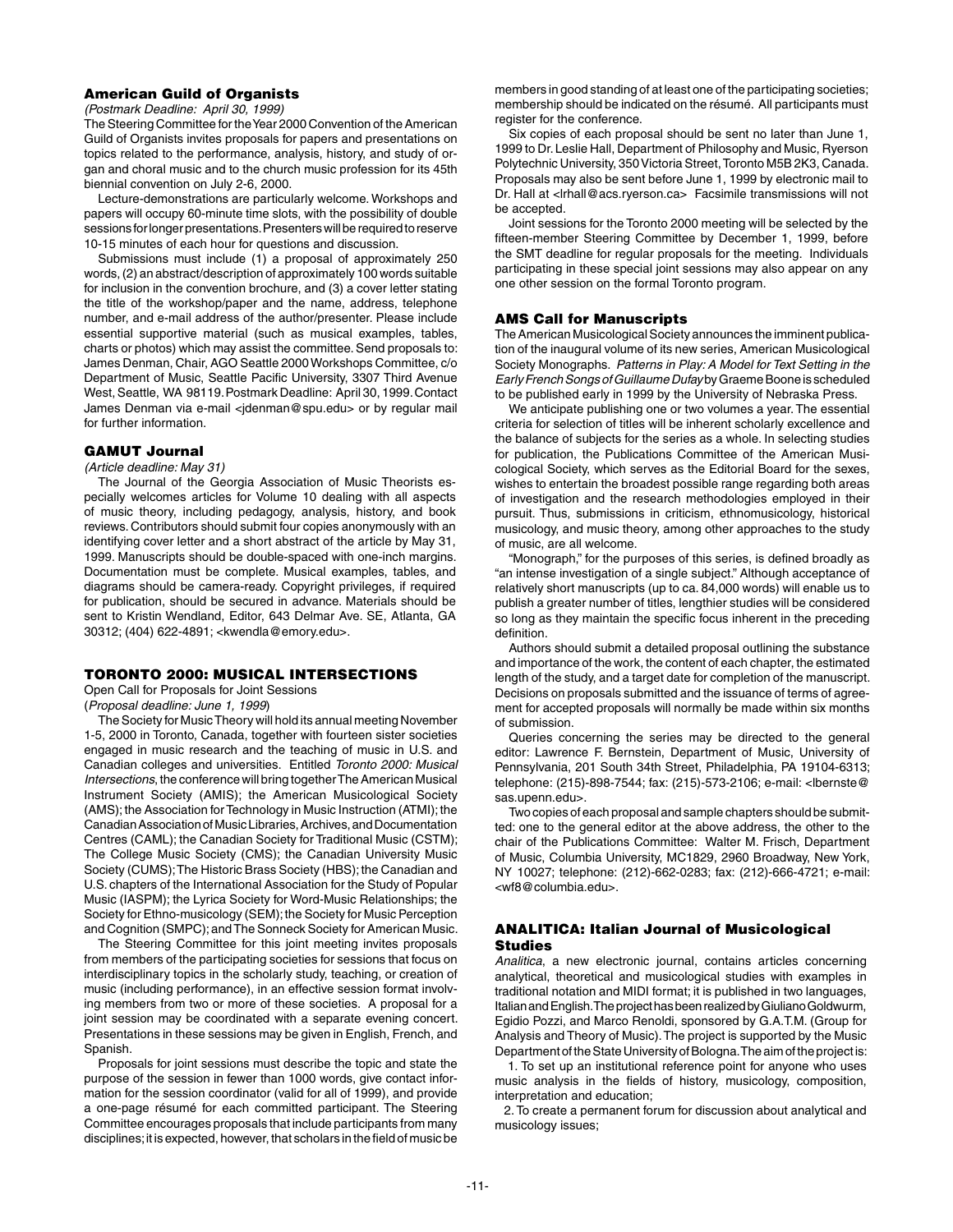#### *Analitica cont. . .*

 3. To get stable and easier contacts with the other international academic establishments and music analysis societies and to provide a continuing flow of information on their activities. The first issue of the journal (number zero) is a presentation of the goals of the project, and includes: a lead article of the editors with the description of the content of the journal; a forum concerning the role of music analysis in the work of the historian, the musicologist, the composer, the teacher and the performer; technical information about how to send articles and announcements, and how to take part in the permanent forum of discussion.

 For more information and guidelines for contributors, visit the Journal's website at: <http://muspe1.cirfid.unibo.it/gatm/>. The editors may be reached at: <gatmail@muspe1.cirfid.unibo.it>.

#### Polish Music Journal: New Electronic Journal

A new academic, peer-reviewed publication devoted to musicological studies of Polish music and music in Poland has published its first issue on the web page of the Polish Music Reference Center. The content includes three articles that have been awarded the 1997 Wilk Prizes for Research in Polish Music. The Journal's purpose is to provide a convenient, modern forum for publication of studies of the music that is not well known in the West.

This publication is intended to fill in the gap between Polish researchers, publishing in their native language, and the Englishspeaking world. One or more issues of the PMJ will consist of translations of selected articles originally published in Polish in the Polish Musicological Quarterly *Muzyka*. The Journal includes scanned musical examples (score excerpts) and samples of sound illustrations (recordings) for some, or all, of the articles published. For more information and guidelines for contributors visit the Journal's site: <http://www.usc.edu/go/polish\_music/PMJ>.

## SUMMER DEVELOPMENT OPPORTUNITIES

#### CMS Summer Workshops

The College Music Society sponsors several opportunities for professional development. Its offerings in 1999 include two workshops of special interest to theorists, along with three others of broader scope in World Music. More complete information on the workshops is provided below. For additional information, contact The College Music Society, 202 West Spruce St., Missoula, MT 59802; (800) 729-0235; <http:// collegemusicsociety.org/>; or visit the CMS professional development homepage at <http://collegemusicsociety.org/ProfDev/ProfDevHome. html>.

#### *Music Technology*

*(June 11–16) Illinois State University, Normal, Illinois*

This year's Center for Professional Development in Music Technology will provide three tracks of Web development, with an emphasis on music tools, Macromedia Director training for music software development, and notation and sequencing tools to teach orchestration and arranging. The three tracks provide new areas of study for previous attendees to the workshop. The five-day experience will give participants the opportunity to explore these possibilities, seek answers to questions related to music technology, and work in a cross-platform environment with the large resources of music software (e.g. Finale 98, Cakewalk, QuickTime 3), hardware, and well-qualified professional expertise on hand in the arts technology program at Illinois State. Instruction will consist of lecture and demonstration, followed by hands-on experience in the four Macintosh (with new G3s) and PC labs. Many special activities are planned, including a night at the Illinois State Shakespeare Festival. Registration is available for "Internet Observers" who would like private access to RealAudio and RealVideo broadcasts of the lectures over the Internet and access to the Web-based teaching materials used.

The primary faculty are David Williams, Peter Webster, and Henry Panion, who has worked as an arranger for Stevie Wonder. Additional Illinois support staff will be provided by James Bohn (MIDI, sequencing, composing, and lab management), Jody DeCremer (Graphics, web design, software and software support), David Kuntz (General computer hardware, networking, graphics), and Joe Bernert (Music hardware, sequencing and digital audio, multimedia design). For more information, see <http://www.orat.ilstu.edu/cmscenter>. Tuition: Before April 30: CMS members, \$450. Non-CMS members, \$525. Internet Observer, \$200. After May 1: CMS members, \$550. Non-CMS members, \$625. Internet Observer, \$250.

#### *Rhythmic Concepts in Undergraduate Theory*

Workshops to provide new strategies for the teaching of rhythmic concepts in the undergraduate theory curriculum will be held. Watch for dates for the Workshops in Rhythmic Concepts in Undergraduate Theory on the CMS Professional Development homepage at <http:// collegemusicsociety.org/ProfDev/ProfDevHome.html>.

#### *World Music*

#### *(July 6–17) New England Conservatory, Boston, MA*

In collaboration with the New England Conservatory Summer Intercultural Institute, CMS will offer three separate sessions over a period of two weeks in world music. Each session will feature an international faculty of master musicians, dancers, scholars, daily performance classes in music and dance, intercultural dialogue, lectures and colloquia on culture and history, daily access to a substantial library of recordings, video and printed sources, and a final faculty-student concert and dinner.

*Session I: July 6–11, 1999—East Africa and Haiti Session II: July 12–17, 1999—North India and Turkey Session III: July 12–17, 1999—Klezmer: Jewish Folk Instrumentalists and Their Music*

# *Teaching Women and Gender in Popular Music*

*(June 11–13) University of Wisconsin, Madison* The workshops are of relevance to persons new to teaching women and gender in music, as well as to those seeking a short refresher course, the latest in teaching materials, and new contacts with colleagues around the country involved in this subject matter. Workshop formats include large group sessions, smaller breakout discussion groups, and unstructured time for individual work. Some reading materials may be assigned in advance, and participants may be asked to bring

#### SMT Online Addresses

– SMT homepage: <http://smt.ucsb.edu/smt-list/smthome. html>

– MTO homepage: <http://smt.ucsb.edu/mto/mtohome. html>

- SMT Help Desk:<http://smt.ucsb.edu/help/smt-help.html> or <help@smt.ucsb.edu>
- List managers:

 <smt-editor@smt.ucsb.edu> (smt-list) <talk-editor@smt.ucsb.edu> (mto-talk) <mto-editor@smt.ucsb.edu> (mto editor)

- System Administrator:<sys-admin@smt.ucsb.edu>
- Other addresses:<addresses@smt.ucsb.edu>
- RILM (replacement for the SMT bibliographic database): <http://rilm.cic.net>

To subscribe to any SMT list services, send a message to <listproc@smt.ucsb.edu>.

–For the smt general discussion list, put "subscribe smt-list YourFirstName YourLastName" in the body of the message.

–For *Music Theory Online,* put "subscribe mto-list YourFirstName YourLastName" in the body of the message.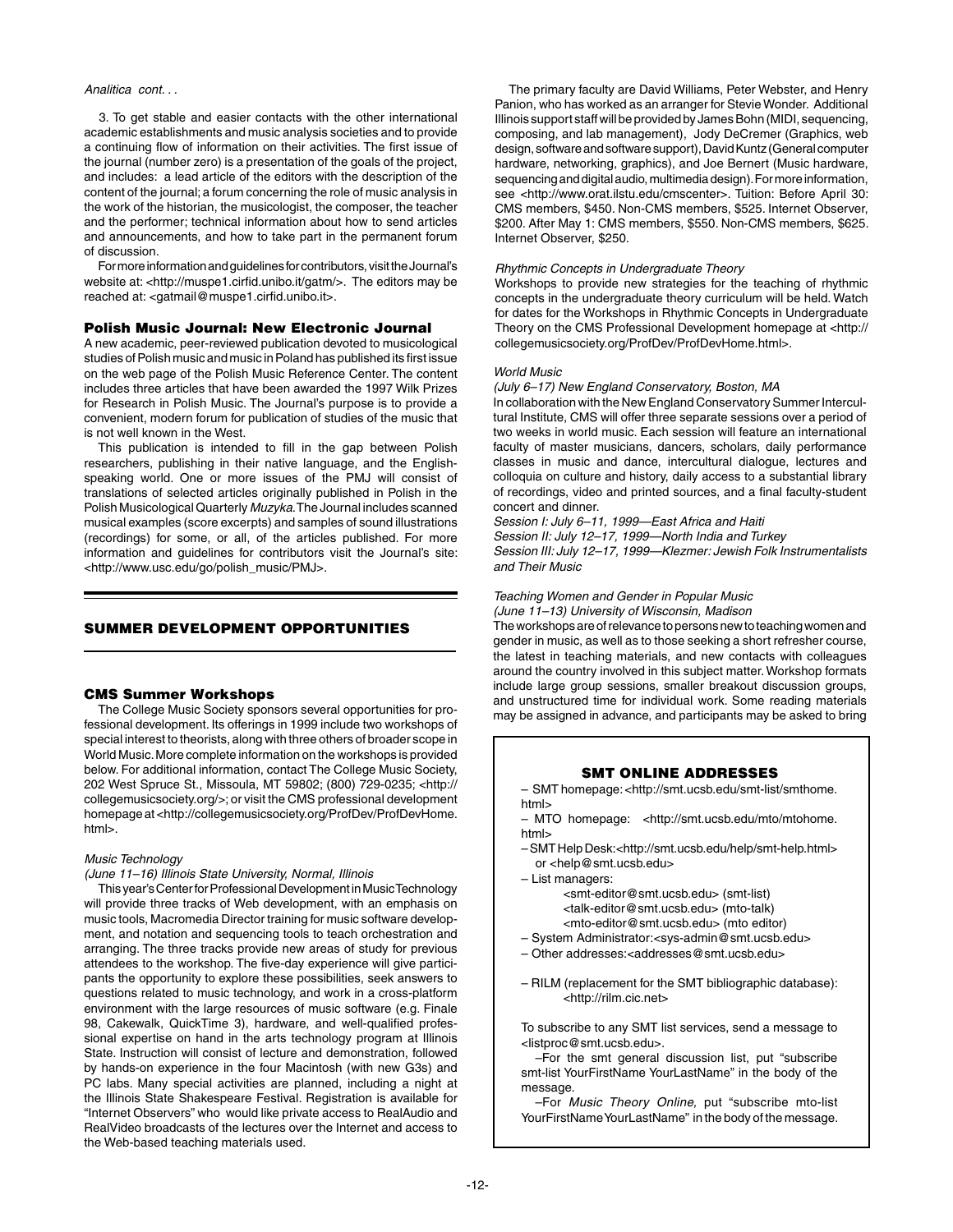some of their own resources to share. The faculty facilitator for both 1999 workshops is Susan Cook, Associate Professor, University of Wisconsin, Madison, a well-known author of a variety of women and gender studies in music.

#### News of regional theory societies

*All regional and international theory societies reported here are independent organizations. Please direct correspondence to the contact persons listed in the sidebars on pages 15–16.*

## Canadian University Music Society

The 1999 Annual Conference of the Canadian University Music Society will be held jointly at Bishop's University and Université de Sherbrooke, from Wednesday evening, June 9, to Saturday, June 12, 1999. The Program Committee plans to present a balanced program comprising formal papers, roundtable discussions, lecture-recitals, and concerts including works by Society members. All members of CUMS are invited to submit proposals in any of these categories. Proposals in all areas of musical scholarship are welcome. The Congress of the Social Sciences and Humanities has identified the overall Congress themes as "Space and Place," "Heritage and Identities," and "Education and Social Cohesion." For additional information, contact CUMS president Maureen Volk, School of Music, Memorial University of Newfoundland, Newfoundland, Canada; (709) 737-7486, fax (709) 737-2666; <mvolk@ morgan.ucs.mun.ca> or consult the CUMS website at <http://www. utoronto.ca/cums/>.

 Current membership dues run from July 1, and are \$46 (Canadian) for regular members and \$25 for students, independent scholars, and retired persons. Membership applications should be sent to CUMS, c/o Becker Associates, Box 507, Station Q, Toronto, ON M4T 2M5, Canada. Members receive *The Canadian University Music Review:*  a journal with a Canadian emphasis, containing refereed articles on a wide range of musical topics, as well as reviews of current books and records; the biennial CUMS Directory, providing a complete listing of full- and part-time personnel teaching in departments, schools and faculties at some forty-one Canadian universities offering degree programs and courses in music; and the CUMS Newsletter, published in late fall and in the spring.

#### Florida State University Music Theory Forum

The FSU Music Theory Society will hold its annual Forum on Saturday, April 10, 1999 at Florida State University. The guest speaker will be Robert Morgan (Yale University). For more information, contact Bryan Richards, co-chair FSU Theory Forum, School of Music, Florida State University, Tallahassee, FL 32306-1180; <br/>blr8942@garnet.acns.fsu. edu> or James Mathes <mathes\_j@cmr.fsu.edu>.

#### Georgia Association of Music Theorists

Georgia Association of Music Theorists (GAMUT) is a regional music theory society whose purpose is to advance music theory in Georgia, to create a forum for the exchange of ideas relative to the teaching of music theory, and to provide opportunities for professional growth and development through seminars, presentations, workshops, and other means. GAMUT meets annually, and membership is open to anyone with an interest in music theory. Membership dues, which include the annual meeting registration fee and subscription to the GAMUT Journal, are \$25 for regular members, \$30 for dual members (same address, one mailing), and \$15 for students and retired faculty. Please visit our website <www.emory.edu/MUSIC/gamut.html>, or link to it via the SMT Regional Societies Page. The 1999 GAMUT meeting will be held April 23–24 at Georgia State University.

Officers for 1998–99 are President, Kristin Wendland (Emory University/Morris Brown College); Secretary, Ted Mathews (Agnes Scott College), Treasurer, Mary Lynn Badarak (Clayton State College and University), and Program Chair, Ron Squibbs (Georgia State University).

GAMUT Volume 9 will be published in March 1999. Contents of the next issue include Robert Gauldin (Eastman School of Music), "Some Practical Observations on Melodic and Harmonic Dictation" (Keynote Address read at the annual meeting of GAMUT, March 1998), and articles by Ellen Archambault (Florida State University), Stephanie Crumbley (Eastman School of Music), Brandon Derfler (University of Washington), and Joelle Welling (McGill University). Also in this issue will be a sampling of papers read as part of the Society for Music Theory Committee on Diversity Special Session, "Expanding the Analytical Canon: A Practicum" at the 1997 Annual Meeting in Phoenix. Address inquiries for back issues (\$10 for individuals, \$25 for libraries and institutions), subscriptions, manuscripts, proposals for reviews, or any other responses and communications to: Kristin Wendland, Editor; 643 Delmar Ave. SE; Atlanta, GA 30312; Telephone:

#### Indiana University Graduate Theory Association

During the fall semester of 1998, students in the Indiana University Graduate Theory Association attended and participated in the firstever IU music theory colloquium series. Presentations included book discussions by student/faculty teams and reports on dissertation research in progress by doctoral candidates. Dr. Gretchen Horlacher delivered a paper entitled "Sketches and Stretches" based on her research on Stravinsky at the Paul Sacher Institute during the summer of 1998. In November, GTA co-sponsored a week-long visit from Benjamin Boretz. In addition to meeting with many students and faculty, he delivered a lecture as part of the colloquium series entitled "Music, as a Music: Some Expressive, Political, Intellectual Implications of an Anti-Hegemonic Theory." Our vice president/treasurer, Brent Yorgason, put many hours into updating the GTA website, which can be found at <http://www.music.indiana.edu/som/theory/gta/gta.htm#doing>. During the spring 1999 semester, the GTA will continue to play an active role in planning the colloquium series.

#### McGill Symposium

The Music Graduate Society of McGill University will hold its 1999 annual symposium March 6–7. A special session entitled "Philosophy and/in Music" is planned, as well as papers on general topics in music theory, musicology, music education, computer applications, sound recording technology, ethnomusicology, and composition. The keynote speaker will be Dr. David Davies, Faculty of Philosophy. The MG Symposium is an annual event, established in 1986. Held in Montréal, Canada, this international gathering of graduate students provides a forum for presentations of the highest caliber. Selected papers are published in the MGS Journal. Over the years, the Symposium has not only been a site for the presentation of provocative papers, it has also served as a meeting place where young scholars can really get to know each other.

 For further information, write Symposium '99, McGill University, Faculty of Music, 555 Sherbrooke Street West, Montréal, PQ, Canada H3A 1E3; fax: (514) 398-8061; <mgs@music.mcgill.ca>. For more information and to view programs from previous years, visit the website at <www.music.mcgill.ca/newHome/mgs/index.html>.

#### Midwest Graduate Music Consortium

The Midwest Graduate Music Consortium is a joint venture organized by graduate students from the University of Wisconsin at Madison and the University of Chicago that allows graduate students in various fields of music to come together and share ideas on a vast array of topics. The 1999 meeting will be held on the campus of the University of Chicago on April 23-24, 1999, and will include paper sessions, a concert of new music by the Chicago New Music Ensemble, and a keynote address.

 For information about the program, please contact Adrian P. Childs, Department of Music, 1010 East 59th Street, Chicago, IL 60637.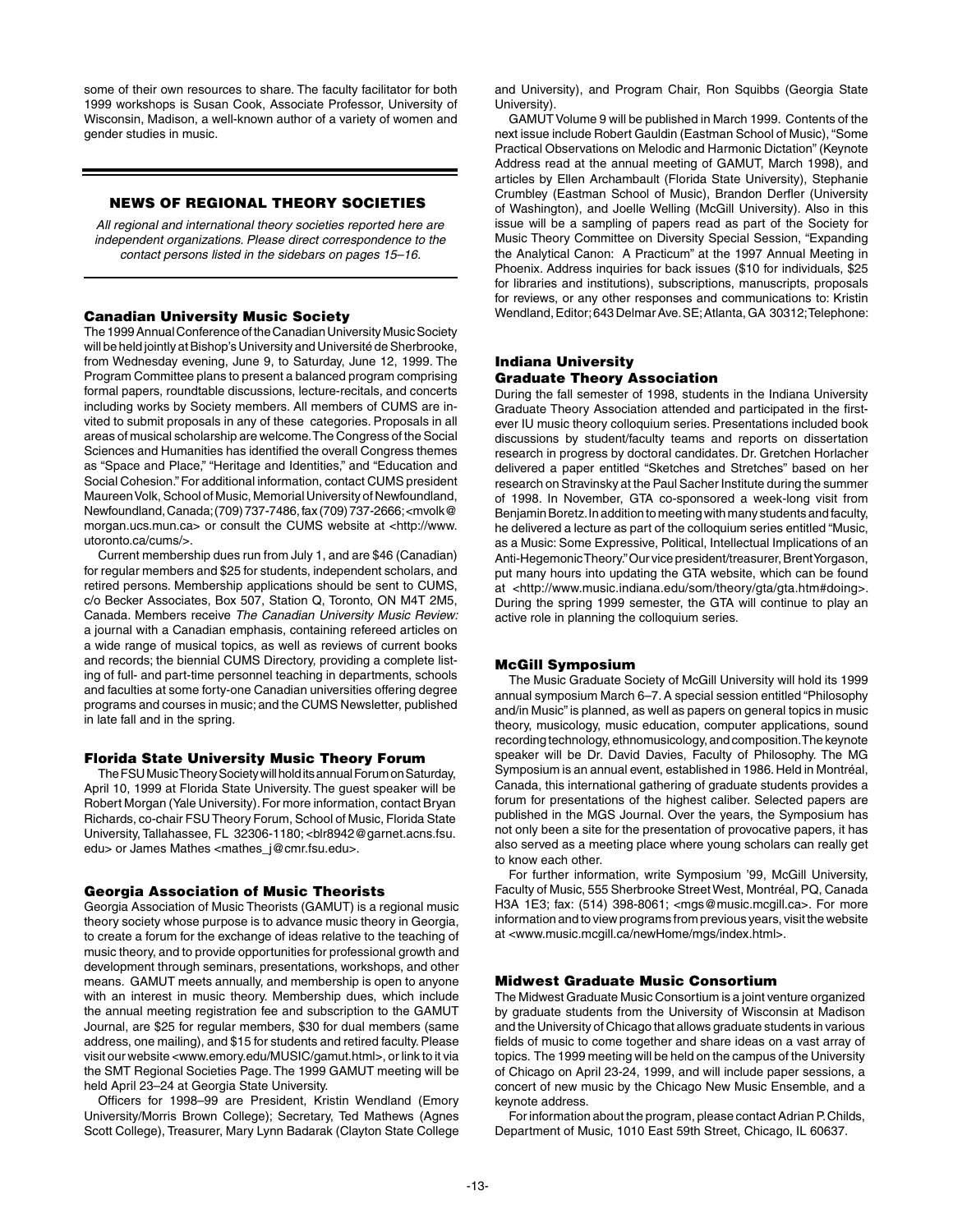## Music Theory Midwest

The Annual Conference of Music Theory Midwest will be held May 14–15, 1998 at Butler University, Indianapolis. Bruno Nettl from the University of Illinois will be the keynote speaker. Sessions on a wide variety of topics, including ethnomusicology, are expected. The Arthur J. Komar Award for best student paper will be presented at the conclusion of the meeting. The program committee for the 1998 meeting is Peter H. Smith (University of Notre Dame), chair; with Brian G. Campbell (St. Johns University, MN), Anne Marie deZeeuw (University of Louisville), Andrew Mead (University of Michigan), and Elizabeth Paley (University of Kansas, Lawrence). The meeting will take place on the campus of Butler University; moderately priced accommodations will be available close to the convention venue. The Local Arrangements Chair is Jeffrey Gillespie <jgillespie@butler.edu>. More information is also available on the Music Theory Midwest homepage: <http://www.wmich.edu/ mus-theo/mtmw.html>.

Music Theory Midwest officers are Anne Marie deZeeuw (University of Louisville), president; Daniel Jacobson (Western Michigan University), secretary; Justin London (Carleton College), treasurer. Music Theory Midwest welcomes members from any geographic region who teach music theory or are interested in music-theoretic issues. Annual dues for 1999 are \$10 (regular), \$15 (joint), and \$5 (student/emeritus). Dues should be sent to Justin London, Music Department, Carleton College, Northfield, MN 55057.

#### Music Theory Society of New York State

The 27th meeting of MTSNYS will be held April 10–11, 1999 at Ithaca College in Ithaca, New York. The conference will open with registration at 8:00 a.m. on Saturday, April 10 and will end at 3:00 p.m. the next day. This meeting will include sessions on Analysis of Robert Schumann's Music, Analysis of Twentieth-Century Music, Pedagogical Approaches, and Jazz and Popular Music. There will be two special sessions, one entitled "Reappraising #IV (bV) Hypothesis"; Libby Larsen, Ithaca College's Karel Husa Visiting Composer, will present an illustrated lecture on her music. Members of the 1999 Program Committee are Craig Cummings, Chair (Ithaca College); Cynthia Folio (Temple University); Deborah Kessler (Hunter College, CUNY); Jocelyn Neal (Eastman School of Music); Edward Murray (Cornell University) and Timothy Nord (Ithaca College). William Pelto (Ithaca College) is coordinating the local arrangements. For program and hotel information, contact Daniel Harrison, MTSNYS Secretary, 205 Todd Union, University of Rochester, Rochester, NY 14627. The complete program and abstracts can be found on the MTSNYS website <http://www .ithaca.edu/music/music3/mtsnys>.

The 2000 meeting of MTSNYS will be hosted by New York University on 8–9 April. The guidelines for submission of papers for that meeting are posted on the MTSNYS website.

Submissions for *Theory and Practice* (3 anonymous copies with a cover letter) should be sent to Taylor Greer, Music Building, The Pennsylvania State University, University Park, PA 16802. Anyone interested in receiving a back issue of *Theory and Practice* should contact the subscription manager, Joel Galand, 207 Todd Union, University of Rochester, Rochester, NY 14627.

Membership in MTSNYS is open to all persons interested in any aspect of music theory and includes a subscription to *Theory and Practice*. Membership in MTSNYS is for the academic year (from July 1); dues are \$22 (individual), \$12 (student/retired), and \$28 (joint); members outside the US, please add \$5. Please contact George Fisher, MTSNYS Treasurer, 4 Washington Sq. Village, Apt. 7M, New York, NY 10012. 1999 officers include Mary I. Arlin (Ithaca College), president; David Gagné (Queens College, CUNY), vice president; Daniel Harrison (University of Rochester), secretary; George Fisher (NYU), treasurer; and board members Mark Anson-Cartright (Hofstra University), Marve Duerksen (CUNY Grad Center), Robert Gauldin (Eastman School of Music), and Steve Laitz (Eastman School of Music).

#### Music Theory SouthEast

The Eighth Annual Meeting of Music Theory SouthEast will be held at Davidson College in Davidson, NC on March 12–13, 1999.

The Program Committee for that meeting includes Ellen Archambault (student, Florida State University), Mauro Botelho (Davidson College), Amy Carr-Richardson (East Carolina University), Jairo Moreno (Duke University), John Nelson (Georgia State University), Mark Parker (Bob Jones University), and Paul Wilson (University of Miami). Programs and abstracts from past meetings can be viewed on the MTSE website at http://www.uncg.edu/~jkwillia/mtse/.

Music Theory SouthEast (MTSE) is a regional society whose primary goal is to foster the discipline of music theory throughout the region which includes the states of Florida, Georgia, South Carolina, North Carolina, Virginia, and West Virginia. Membership is open to interested persons from any region. Annual dues are \$10 for faculty and \$5 for students. To join, contact Marianne Wheeldon (Florida State University) <wheeld-m@cmr.fsu.edu>. Current officers are Renee McCachren (Catawba College), president; Marianne Wheeldon (Florida State University), treasurer; J. Kent Williams (University of North Carolina-Greensboro), secretary; with Judy Hutton (Wingate College) and Thomas Huener (East Carolina University), membersat-large. Future MTSE meetings are tentatively set at the University of North Carolina-Greensboro in 2000 and Florida State University in 2001.

#### New England Conference of Music Theorists

We are looking forward to gathering at our fourteenth annual meeting, March 27-28, 1999, at Harvard University, where we will be honored by the presence of Peter Westergaard, Princeton University, as keynote speaker, and by SMT President Janet Schmalfeldt, Tufts University, pianist, and her colleague, Richard Lalli, Yale School of Music, baritone, performing music of Schubert and Schumann and responding to related papers. (Please see our website for program and arrangements details, available by link from the SMT Regional Societies web page or directly at http://mario.harvard.edu/necmt/index. html.) Meeting arrangements chair David Cohen and his Harvard colleagues have organized our visit, and program committee chair Michael Schiano and his committee have organized the program.

 We hope many of you will join and attend, especially student theorists. We continue our practice of charging no separate fee for the meeting and again offer arrangements for ride-sharing and home hospitality. So, except for lunch and a modest fee for our Saturday evening banquet—do plan to attend it!—your expenses should be low. Also, this year, through a generous gift from SMT (with special thanks to Cynthia Folio), we are able to offer a virtually-complete set of *Music Theory Spectrum* as the prize for an outstanding student presentation.

 We are pleased to have Janet Hander-Powers join our executive committee; she was elected last fall to a two-year term as secretary. The remaining officers are Gerald Zaritzky (New England Conservatory; <GZaritzky@NewEnglandConservatory.edu>, president, and David Cohen <Harvard University; <decohen@fas.harvard.edu>, treasurer. Their terms expire this spring, and a ballot for new officers is now being mailed to current members—with thanks to the nominating committee (Allan Keiler, chair).

Membership dues remain \$15, professional, and \$7.50 student/ emeritus. Inquiries may be directed to the secretary at 37 Mansion Drive, Topsfield, Massachusetts 01983-1109; <HanderPowers@ worldnet.att.net>.

## Oklahoma Music Theory Round Table

The Oklahoma Music Theory Round Table met October 9, 1998 at the University of Central Oklahoma in Edmond. The morning session featured a lecture-demonstration by Robert Frank of Southern Methodist University on distance learning. The afternoon featured papers by local members on various topics. The Oklahoma Music Theory Round Table began meeting in the 1960s. The membership would be interested to receive information from readers regarding whether we are the oldest professional music theory organization in the country. Our next meeting will be in October at the University of Oklahoma. For more information, please contact Ken Stephenson, USPS: The University of Oklahoma, Norman, OK, 73019; telephone: 405-325-2081; e-mail <kstephenson@ou.edu>.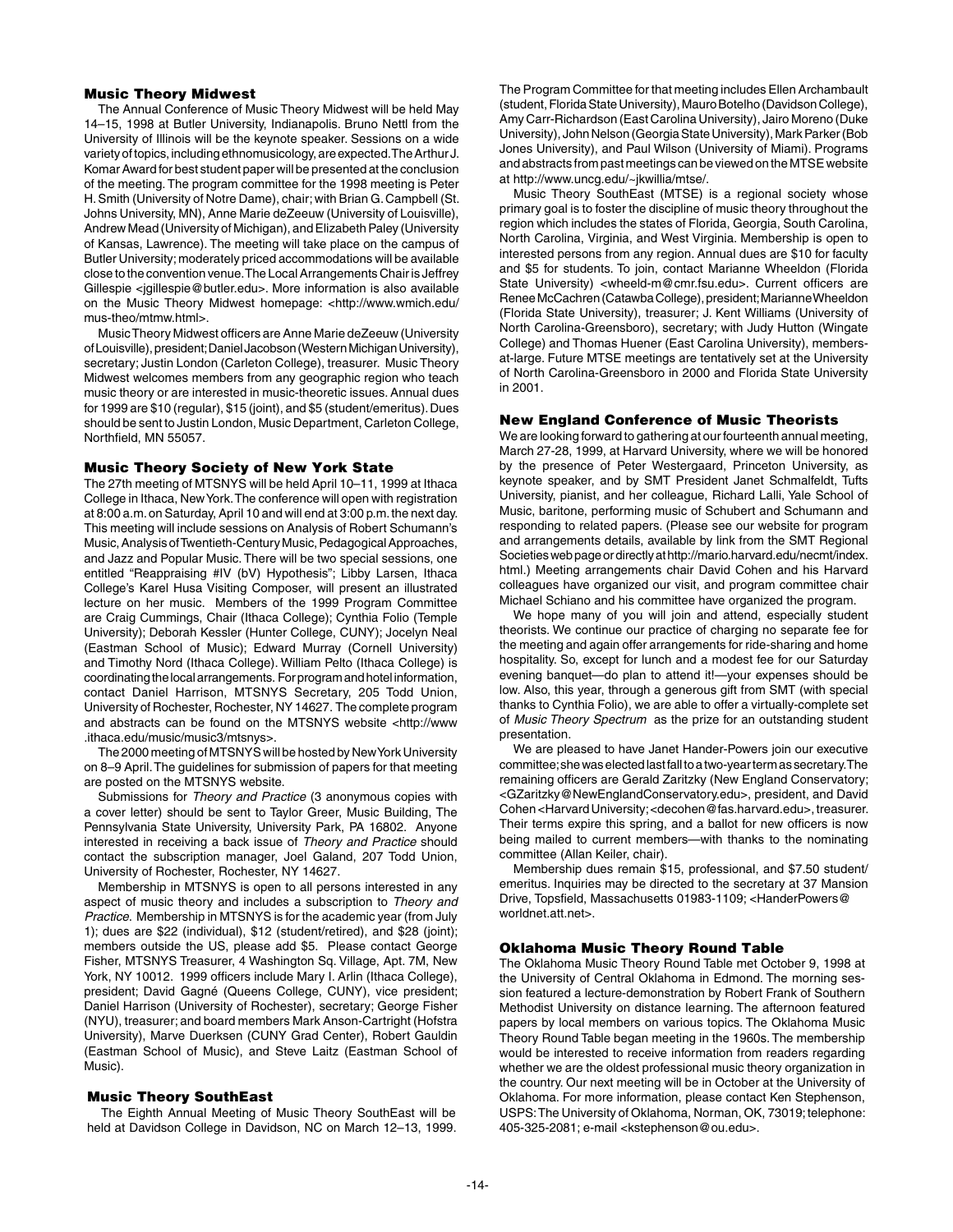## Pacific Northwest Graduate Students' Conference

The 1999 Pacific Northwest Graduate Students' Conference will take place at the University of British Columbia in late September/early October 1999. A Call For Papers will be distributed electronically and by post in April. The contact person will be Richard Kurth, U.B.C. School of Music, 6361 Memorial Road, Vancouver, B.C., CANADA, V6T 1Z2; <rkurth@unixg.ubc.ca>.

## Rocky Mountain Society for Music Theory

The Rocky Mountain Society for Music Theory is holding its sixth annual meeting jointly with the West Coast Conference of Music Theory and Analysis on April 16–18, 1999 at Stanford University. Because this meeting is sponsored by The Center for Computer Assisted Research in the Humanities (CCARH), The Center for Computer Research in Music and Acoustics (CCRMA), and the Music Department of Stanford University, proposals have been solicited on the topic of computer applications. Program committee members from RMSMT are Lisa Derry (Albertson College of Idaho) and Steve Lindeman (Brigham Young University). Program committee members from WCCMTA are Jonathan Berger (Stanford University), Jonathan Bernard (University of Washington), and Steve Larson, chair (University of Oregon).

The Rocky Mountain Society for Music Theory draws its membership from the following states: Arizona, Colorado, Idaho, New Mexico, Montana, Utah, and Wyoming. For more information about the regional chapter, please visit our website <http://jan. ucc.nau.edu/~tas3/rmsmt.html> or contact: Steven Bruns, College of Music, University of Colorado at Boulder, 18th & Euclid, Campus Box 301, Boulder, CO 80309-0301; <bruns@ spot.colorado.edu>.

## South Central Society for Music Theory

The annual meeting of the South Central Society for Music Theory will be held at Vanderbilt University in Nashville, TN on March 12–13, 1999. The Program Committee consists of Mark Richardson (University of Oklahoma), Laurdella Foulkes-Levy (University of Mississippi), Janna Saslaw (Loyola University of New Orleans), and Linda Berna, student representative (Northwestern University). The SCSMT offers an annual cash award to a student paper/presentation selected by the program committee. The recipient will be announced in the August edition of the SMT Newsletter. (The Call for Proposals for the 2000 Meeting will be available in the Fall of 1999.)

 Current SCSMT officers include Kate Covington <kcov@ukcc.uky.edu>, president (University of Kentucky); Mark Richardson <markdrich@aol.com>, vice president (University of Oklahoma); Jeffrey Perry <jperry@unix1.sncc.lsu.edu>, secretary (Louisiana State University); Laurdella Foulkes-Levy <mulfl@olemiss.edu>, treasurer (University of Mississippi); Robert Peck <rpeck@ unix1.sncc.lsu.edu>, webmaster (Louisiana State University), and Timothy McKinney <br/>b864trm@ uta.edu>, archivist (University of Texas at Arlington). SCSMT serves primarily the following states: Alabama, Arkansas, Kentucky, Louisiana, Mississippi, Missouri, and Tennessee. Membership is open to all interested music theorists, professionals or students, regardless of locality. Annual dues are \$15 (\$10 student); conference fees are \$5. Membership includes a copy of the Proceedings. Contact Kate Covington <kcov@ukcc.uky.edu>, School of Music, University of Kentucky, 105 Fine Arts Bldg., Lexington, KY 40506-0022.

The SCSMT website URL is <http://luigi.music.lsu.edu/~rpeck/scsmt.html>. Copies of the Proceedings from SCSMT annual meetings are available from Timothy McKinney <br/>b864trm@ uta.edu>, SCSMT Archivist, as well as on the SCSMT website; minutes from the 1998 business meeting are available on the SCSMT website as well.

## Texas Society for Music Theory

The Texas Society for Music Theory will hold its annual meeting on March 5–6 in Denton at the University of North Texas, with Philip Baczewski coordinating local arrangements. Our keynote speaker will be David Epstein, of the Massachusetts Institute of Technology. Local arrangements are being coordinated by Philip Baczewski (UNT) <br/>baczewski@unt.edu>. The program committee is Blaise Ferrandino (Texas Christian University), Cynthia Gonzales (University of Texas), Tim Koozin (University of Houston), and Douglas Rust (Southwestern University).

The TSMT officers include James Bennighof (Baylor University), president; Don McManus (Angelina College), secretary; Doug Claybrook (Baylor University), treasurer; with members-atlarge Kip Wile (Sam Houston State University), David Hooten (McLennan Community College), Philip Baczewski (University of NorthTexas), and Timothy McKinney (University of Texas at Arlington).

## West Coast Conference of Music Theory and Analysis

The annual meeting of the West Coast Conference of Music Theory and Analysis will be held jointly with the Rocky Mountain Society of Music Theory on April 16–18 at Stanford University. (See the Rocky Mountain Society of Music Theory for more information). Current officers of the West Coast Conference of Music Theory and Analysis (WCCMTA) are Steve Larson (University of Oregon), president; Patricia Hall (UC Santa Barbara), secretary; and Jack Boss (University of Oregon), treasurer. Membership fees are now \$10 (individual), \$5 (student/retired). Questions concerning WCCMTA may be addressed to Steve Larson, University of Oregon, School of Music, 1225 University of Oregon, Eugene, OR 97403-1225 <steve@darkwing.uoregon.edu>.

#### regional theory society **CONTACTS**

## Canadian University

Music Society Maureen Volk Director, School of Music Memorial University Newfoundland, Canada <mvolk@morgan.ucs.mun.ca>

# Florida State University

Music Theory Society c/o James Mathes School of Music Florida State University Tallahassee, FL 32306-2098 <mathes\_j@cmr.fsu.edu>

# Georgia Association

of Music Theorists Kristin Wendland Music Department Morris Brown College 643 Martin Luther King Dr. Atlanta, GA 30312 <kwendla@emory.com>

# Indiana University

Graduate Theory Association Lyn Ellen Burkett GTA, School of Music Indiana University Bloomington, IN 47405 <lburkett@indiana.edu>

#### McGill Graduate Society

Music Graduate Society c/o Faculty of Music McGill University 555 Sherbrooke St. West Montréal, PQ, H3A 1E3, Canada <mgs@musicb.mcgill.ca>

#### Midwest Graduate Music Consortium

Adrian P. Childs Department of Music 1010 East 59th St. Chicago IL 60637 <apchilds@midway.uchicago.edu>

#### Music Theory Midwest

Anne Marie deZeeuw School of Music University of Louisville Louisville, KY 40292 <amdez01@ulkyvm.louisville.edu>

#### Music Theory Society of New York State

Mary I. Arlin School of Music Ithaca College Ithaca, NY 14850-7240 <arlin@ithaca.edu>